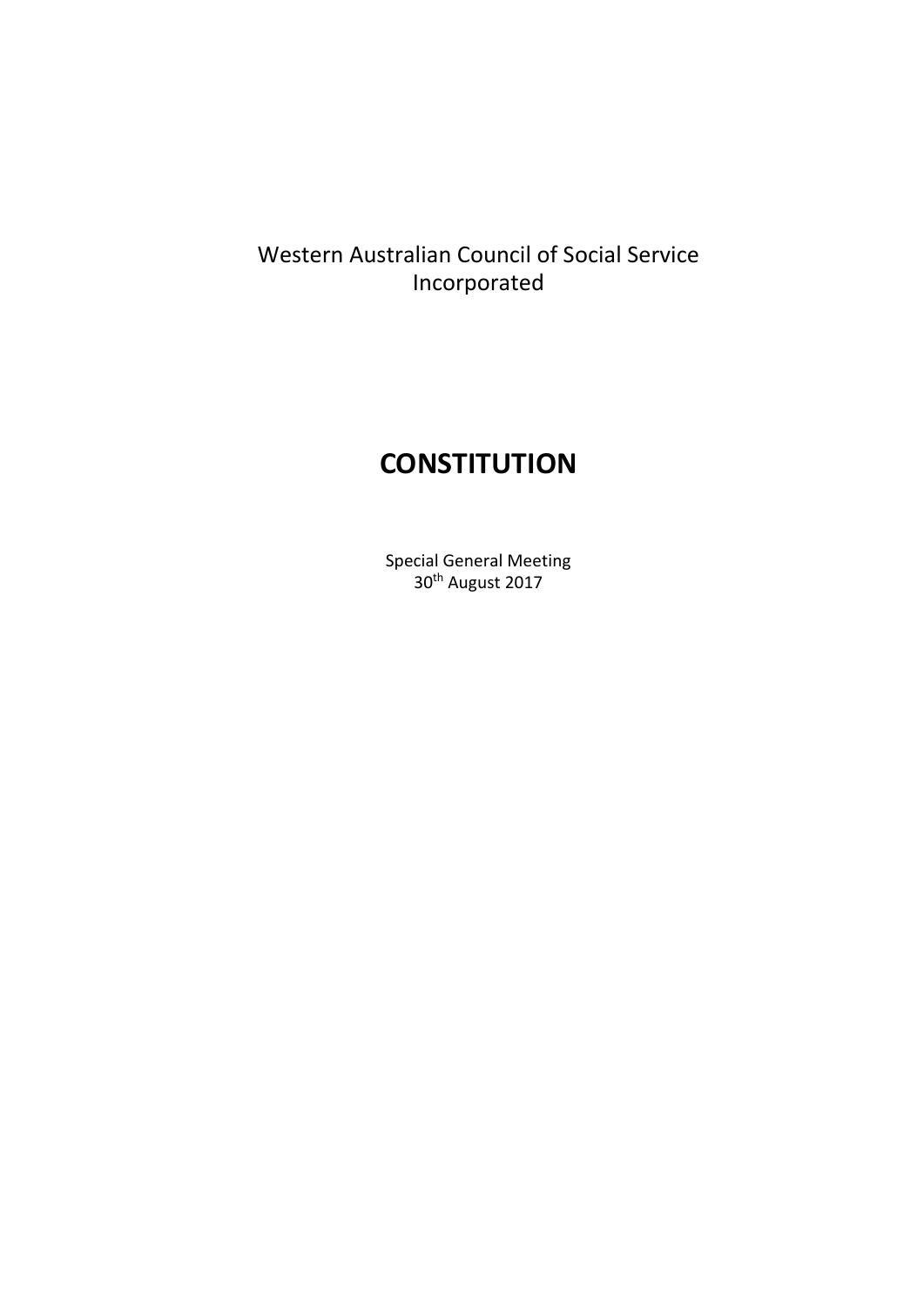# **TABLE OF CONTENTS**

| N <sub>o</sub> | <b>DESCRIPTION</b> | PAGE |
|----------------|--------------------|------|
|                |                    |      |
|                |                    |      |
|                |                    |      |
|                |                    |      |
|                |                    |      |
|                |                    |      |
|                |                    |      |
|                |                    |      |
|                |                    |      |
|                |                    |      |
|                |                    |      |
|                |                    |      |
|                |                    |      |
|                |                    |      |
|                |                    |      |
|                |                    |      |
|                |                    |      |
|                |                    |      |
|                |                    |      |
|                |                    |      |
|                |                    |      |
|                |                    |      |
|                |                    |      |
|                |                    |      |
|                |                    |      |
|                |                    |      |
|                |                    |      |
|                |                    |      |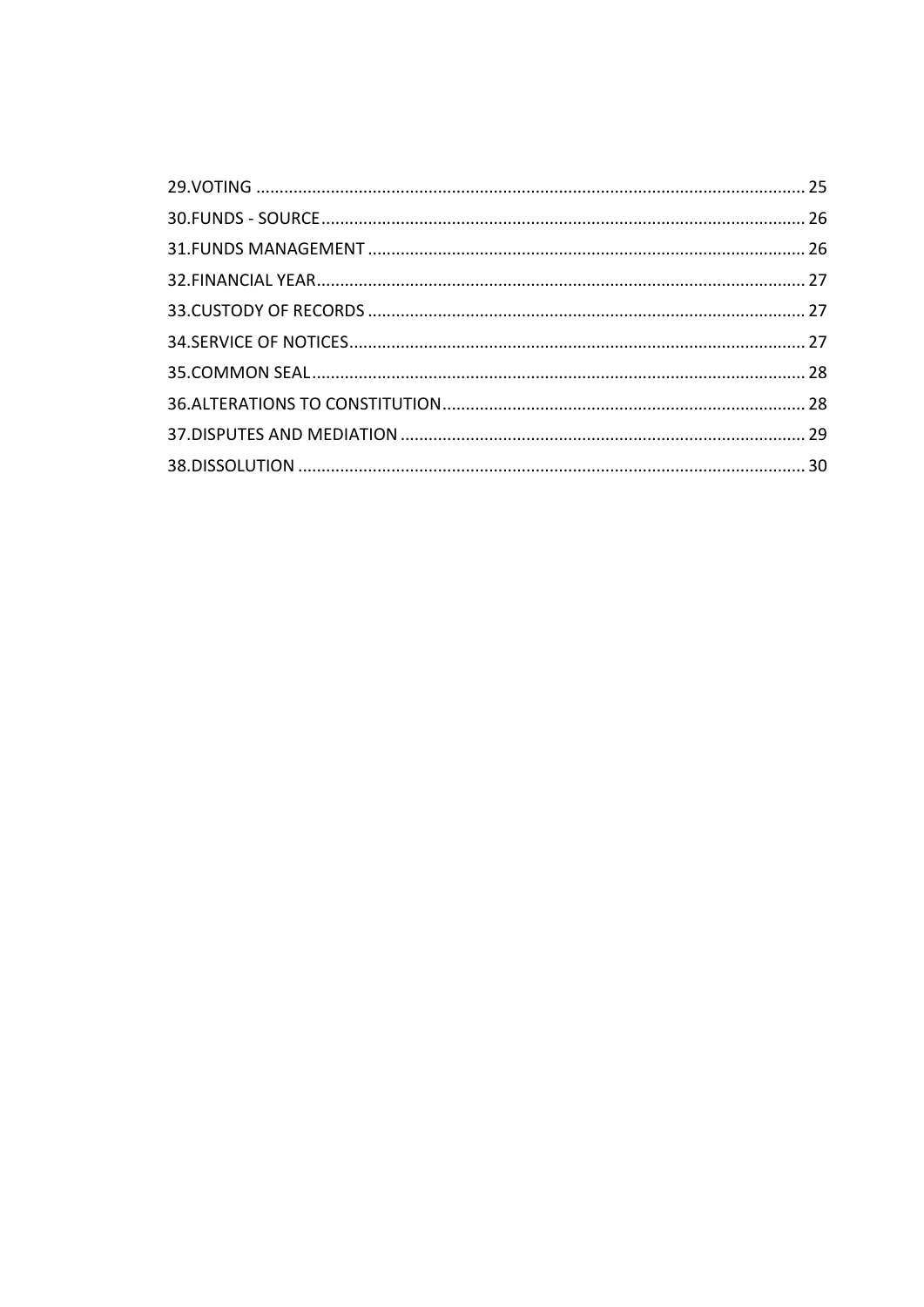#### **PART 1 - PRELIMINARY**

#### **Recognition of Aboriginal people**

WACOSS honours the Aboriginal and Torres Strait Islander peoples, the First Australians, whose lands, winds and waters we all now share; and we pay tribute to their unique values, and their ancient and enduring cultures, which deepen and enrich the life of our community.

We recognise that Aboriginal peoples, as the traditional custodians and occupants of the lands in Western Australia:

- (a) have a spiritual, social, cultural and economic relationship with their traditional lands and waters, and
- (b) have made and continue to make a unique and lasting contribution to the identity and wellbeing of Western Australia.

#### **1. NAME**

The name of the Association is the Western Australian Council of Social Service Incorporated (hereafter referred to as "the Council")

### **2. DEFINITIONS AND INTERPRETATIONS**

#### **2.1 Definitions**

In this Constitution, unless a contrary intention appears:

**'Act'** means the Associations Incorporation Act 1987, (Western Australia) or any statutory modification, amendment or re-enactment thereof;

**'Additional Board Member'** means a member of the Board appointed under clause 15.6;

**'Address'** may refer to a residential, postal or email address;

**`Annual General Meeting'** means a meeting of the Members called pursuant to clause 21;

**'Associate Individual Member'** means a Member that is a natural person who is not employed by a Social Service Organisation;

**'Associate Organisation Member'** means a Member that is a body (whether incorporated or unincorporated) that is not a Social Service Organisation;

#### **'Associate Member'** means:

(a) an Associate Individual Member; and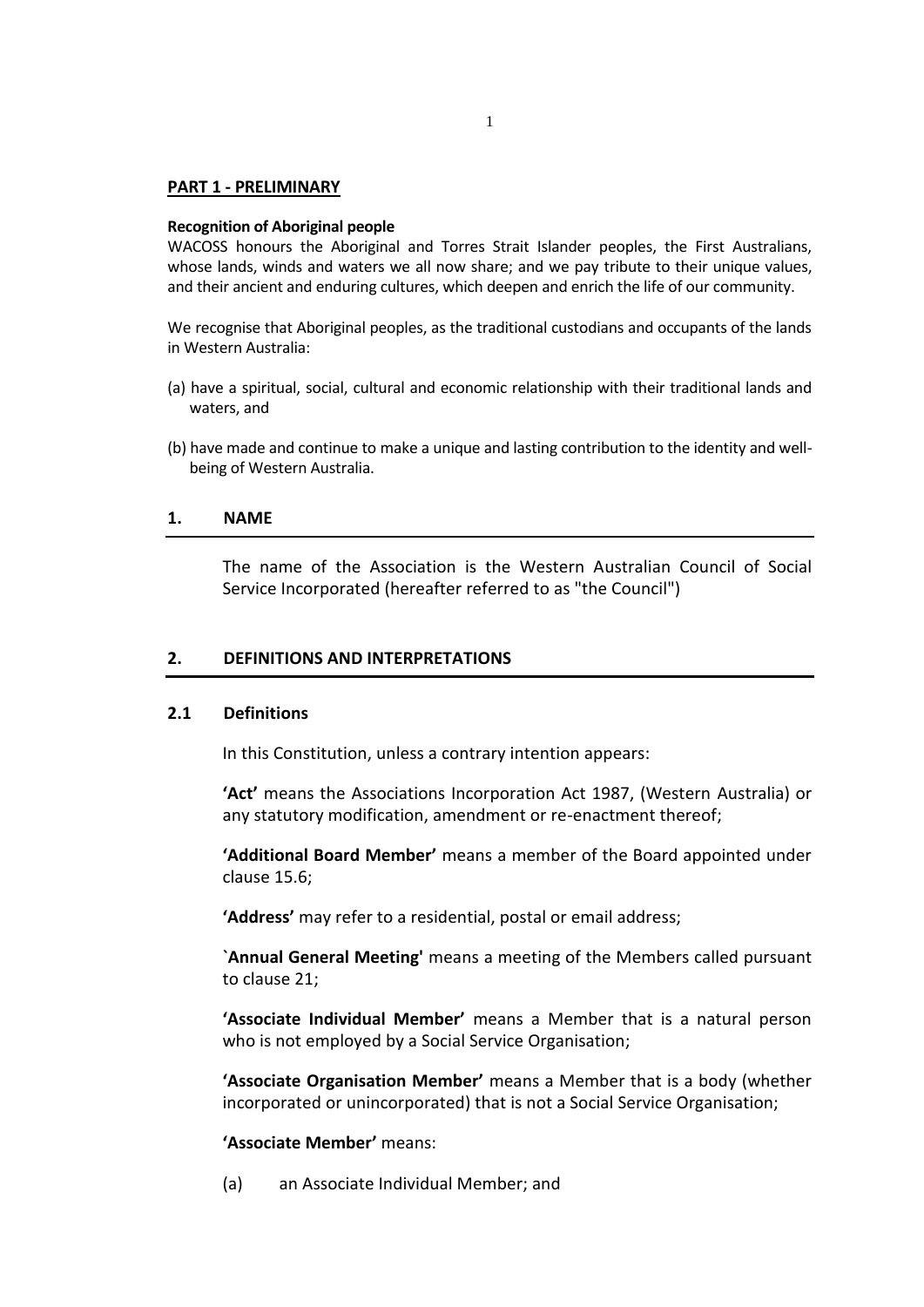(b) an Associate Organisation Member;

**'Authorised Representative'** means in respect of an Organisation Member a person that is authorised by that Organisation Member and is:

- (a) a member of the Organisation Member's board, committee, council or governing body; or
- (b) an employee of the Organisation Member;
- (c) a member of the Organisation Member; or
- (d) a person that provides voluntary services to the Organisation Member;

**`Board'** means the governing committee of the Council established under and referred to in clause 15;

**'Board Meeting'** means a meeting of Board Members;

**'Board Member'** means a member of the Board;

**`Chief Executive Officer'** means the person appointed as chief executive officer pursuant to clause 20.1;

**`Council'** means the Western Australian Council of Social Service Inc;

**'General Meeting'** means a meeting of the Members called pursuant to clause 22.1;

**'Honorary Life Member'** means a Member that is a person appointed by the Board as an Honorary Life Member on account of that person's outstanding service to the community or other special qualifications recognised by the Board;

**'Individual Member'** means a Member that is an:

- (a) Associate Individual Member; or
- (b) Social Service Individual Member;

**`Member'** means any member of the Council as defined in clause 6;

**`Month'** means calendar month;

**'Objects'** mean the objects of the Council set out in clause 3 as amended from time to time;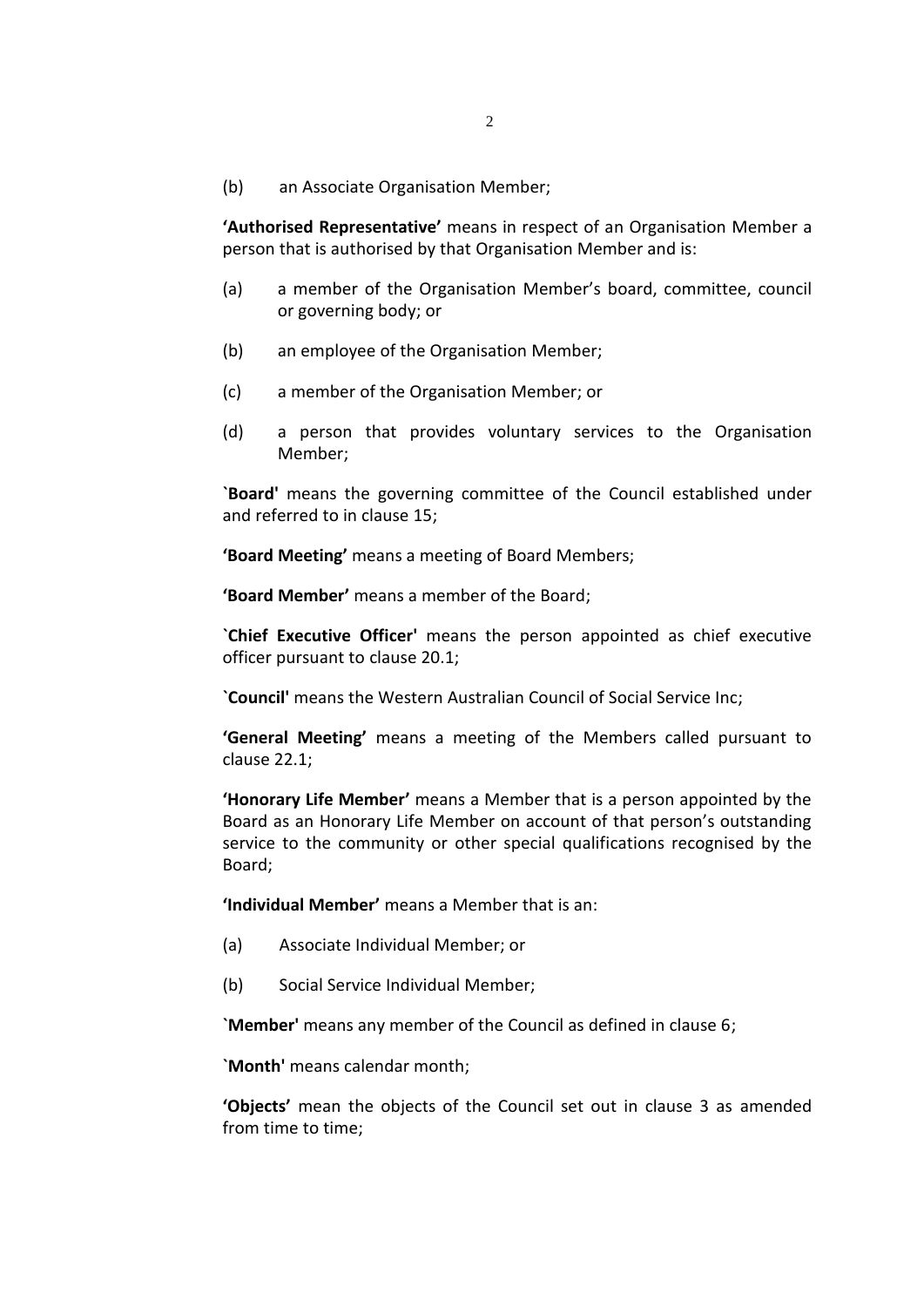**'Ordinary Board Member'** means a Board Member who is not the President or Vice-President;

**'Organisation Member'** means a Member that is a:

- (a) Social Service Organisation; or
- (b) Associate Organisation Member;

**'President'** means the president of the Board;

**`Register'** means the register of Members kept pursuant to the Constitution;

**'Social Service Individual Member'** means a Member that is a natural person who is employed by or affiliated with a Social Service Organisation;

**'Social Service Organisation'** means a non-government society, association, board, service fund or other body whether incorporated or unincorporated which is engaged in some form of social service;

**'Social Service Organisation Member'** means a Member who is a Social Service Organisation;

**'Special General Meeting'** means a meeting of the Members called pursuant to clause 22.2.

**'Special Resolution'** means a resolution passed by a majority of not less than three-fourths of the members of the Council who are entitled under the Constitution to vote in person or by proxy at a general meeting of which notice specifying the intention to propose the resolution as a special resolution is given in accordance with this Constitution.

**'Vice-President'** means the vice-president of the Board.

#### **2.2 Interpretation**

The following rules of interpretation apply unless the context requires otherwise:

- (a) words defined in the Act shall have the meanings so defined.
- (b) words importing the singular number include the plural and vice versa.
- (c) headings are for convenience only and do not affect interpretation;
- (d) a gender includes all genders;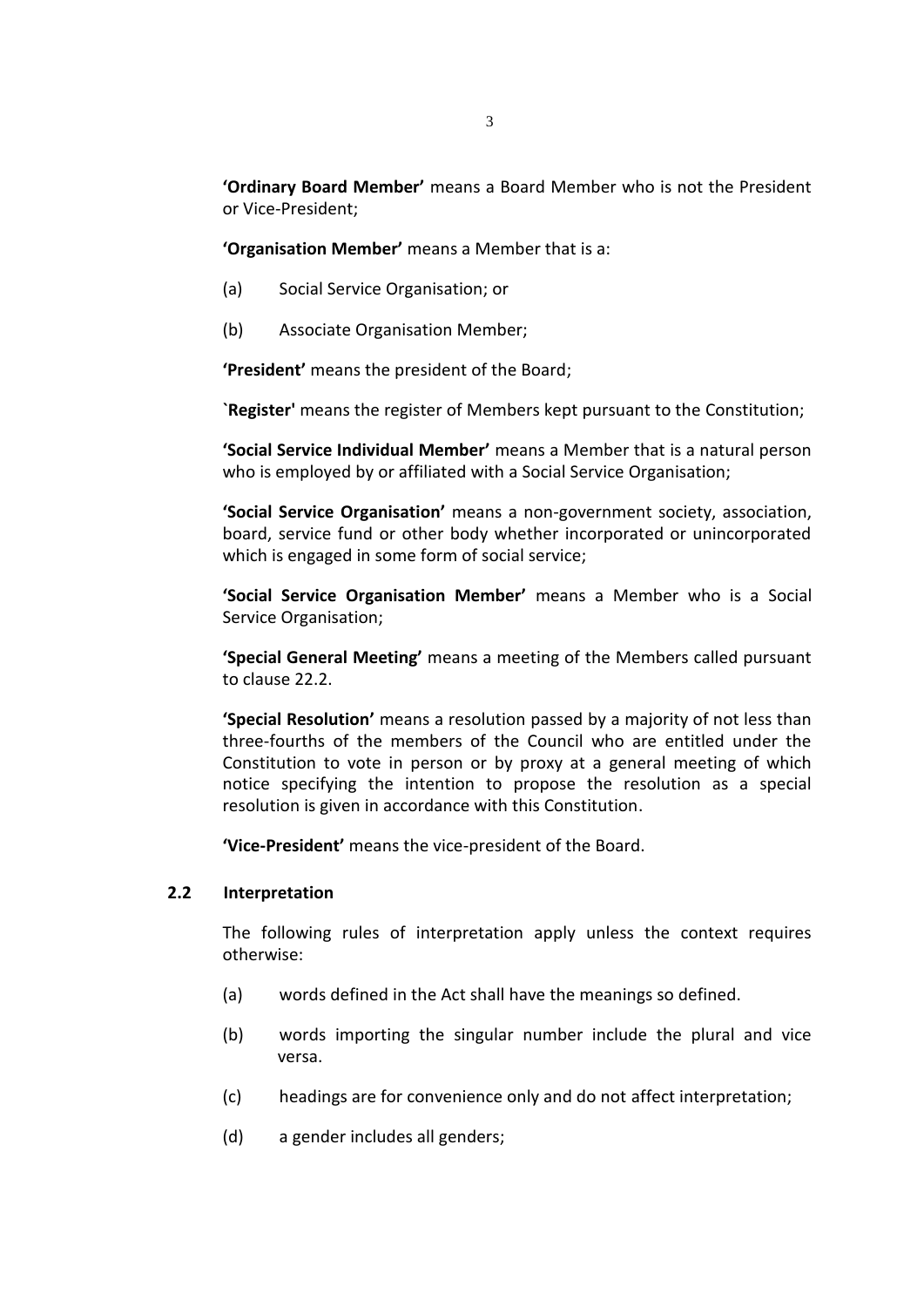- (e) where a word is defined, its other grammatical forms have a corresponding meaning;
- (f) a reference to a paragraph or sub-paragraph is to a paragraph or subparagraph of this Constitution;
- (g) a reference to any legislation or subsidiary legislation or to any provisions of any legislation or subsidiary legislation includes any modification or re-enactment of it and any legislative provisions substituted for it, and all regulations and statutory instruments issued under it; and
- (h) words importing persons shall include firms, companies, corporations and organisations whether incorporated or not.

#### **PART II - OBJECTS AND POWERS**

#### **3. OBJECTS**

- 3.1 The Objects and purpose
	- 3.1.1 The Council is established to be a charity whose purposes are to advance social or public welfare and other purposes beneficial to the general public;

By undertaking activities which include:

- (a) contributing to the relief of poverty, sickness and other misfortune and to the promotion of the wellbeing of individuals, groups and communities who are disadvantaged and vulnerable either socially, physically, intellectually, economically or emotionally (hereinafter collectively referred to as **"Social Welfare"**)**;**
- (b) promotion of Social Welfare in Western Australia by influencing social and economic policy through partnerships, research, education and advocacy;
- (c) assisting organisations and other charities within the community services sector to provide benevolent relief services to disadvantaged and vulnerable individuals and groups within the community and to promote Social Welfare;
- (d) advocating for all residents of Western Australia to have access to services and resources which have a positive impact on Social Welfare;
- (e) carrying out programs designed to contribute to the promotion of Social Welfare;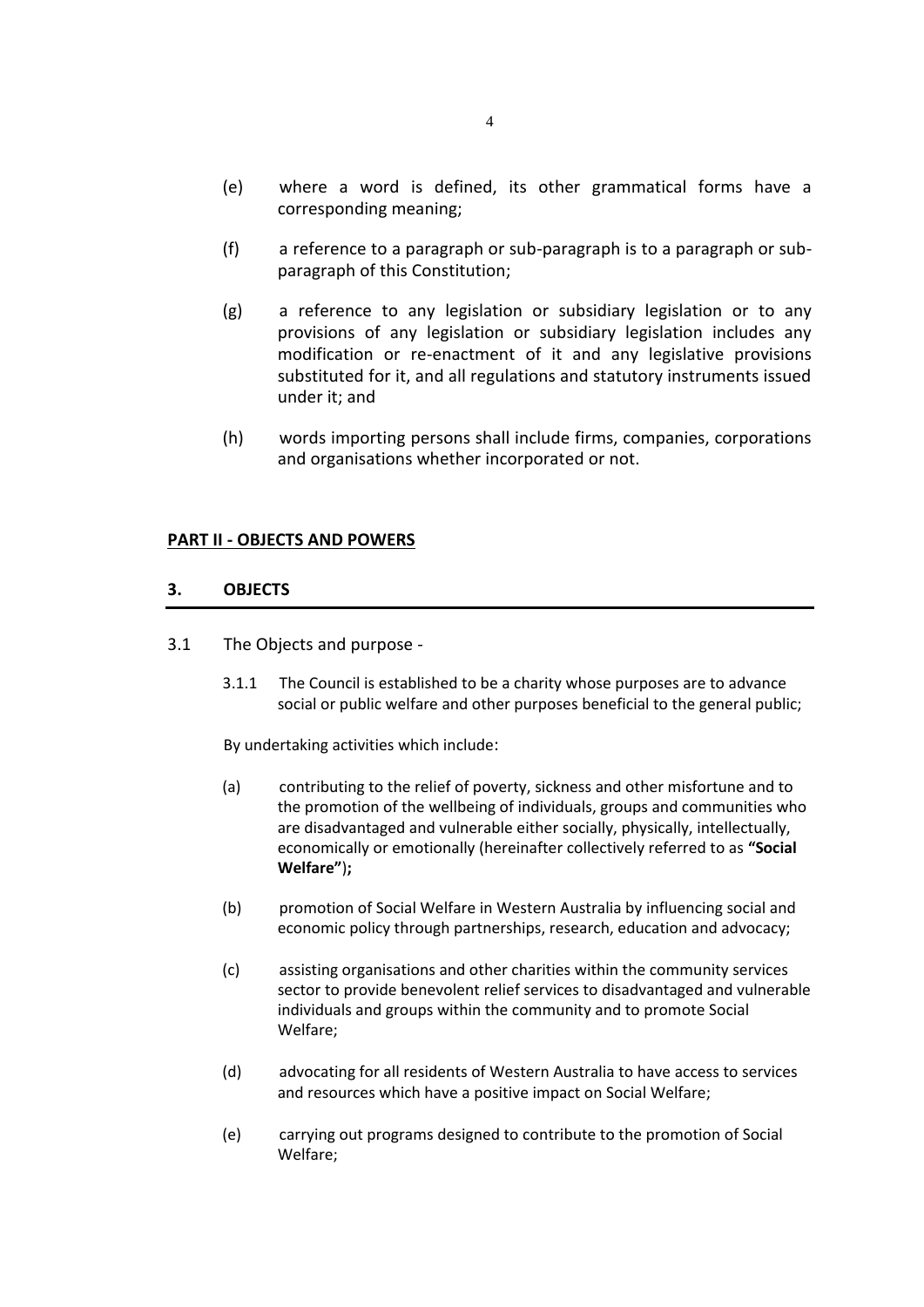- (f) representing the views and needs of disadvantaged and vulnerable individuals and groups to all levels of the government and non-government sector, the media and the general public in relation to social policies, community services planning and service delivery issues;
- (g) advocating for a united Australia which respects this land of ours, values Aboriginal and Torres Strait Islander heritage and provides justice and equity for all; and

doing all acts and things that are incidental or conducive to the attainment of these objects.

3.2 To work in partnership with networks across Australia to address social disadvantage, to promote social welfare and to represent non government organisations to State and Federal Governments in the creation of public policy.

#### **4. POWERS**

- (a) The Council shall have all of the rights and powers of an association incorporated under the Act.
- (b) Not limiting the generality of clause  $4(a)$  the Council has the power to:
	- (i) purchase, receive, take up or otherwise acquire and hold and to sell, exchange, deal with, manage, develop, turn to account and dispose of any real or personal property of any kind whether situated in Western Australia or elsewhere;
	- (ii) erect, maintain, repair or alter any building or other improvement on or to land for the time being belonging to or occupied by the Council;
	- (iii) draw, make, accept, endorse, discount, execute and issue bills of exchange, promissory notes, warrants and other negotiable instruments;
	- (iv) borrow and raise money for any of the Objects from any person including a Member and to secure the payment thereof by mortgage of, charge on or debenture over all or any of the property of the Council or any other lawful manner;
	- (v) invest any of the moneys or funds of the Council that are not immediately needed in any investments as may from time to time be determined;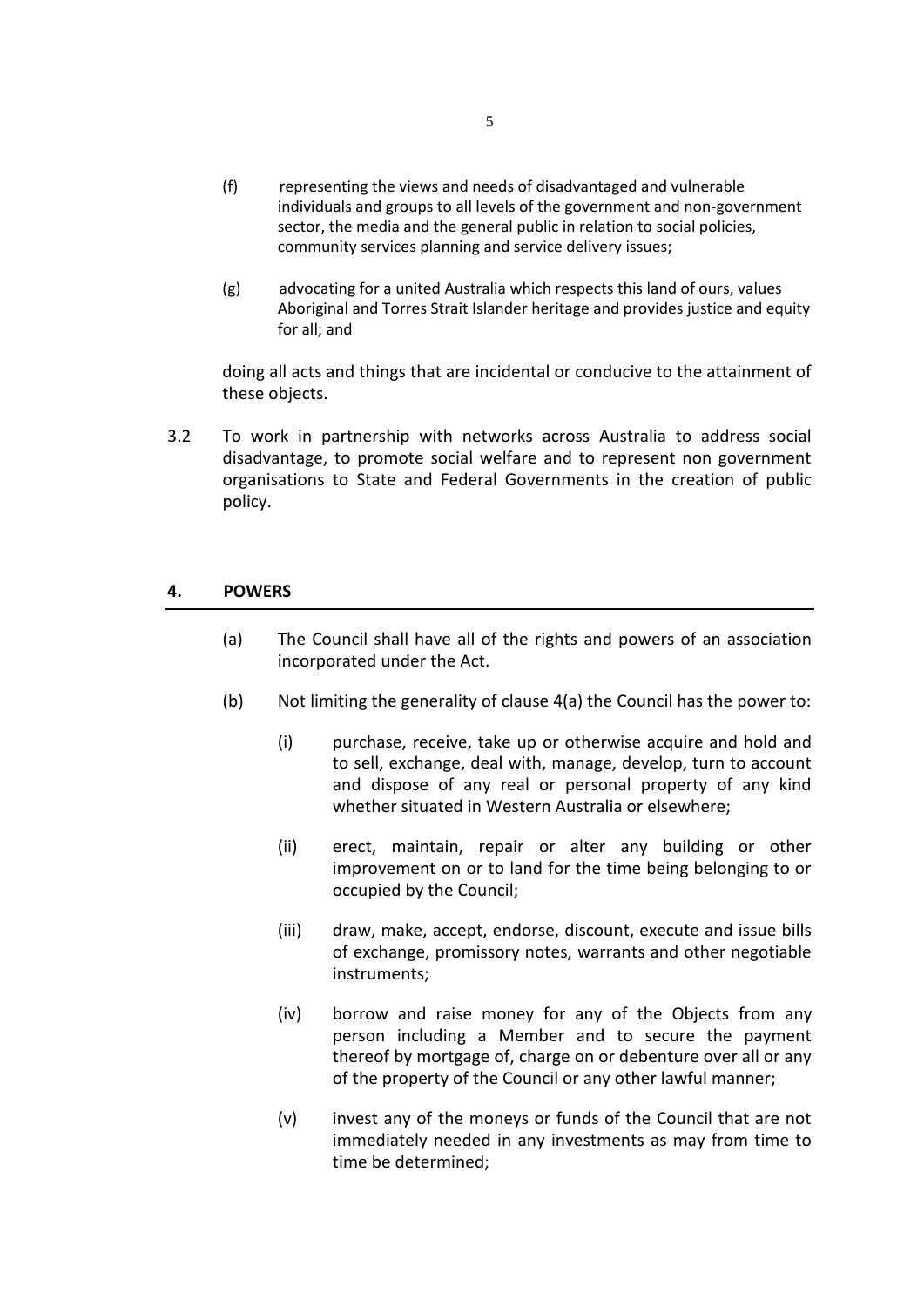- (vi) appoint, engage, supervise, control, suspend and dismiss officers and employees;
- (vii) compromise and settle any claim or action and enter into submissions or arbitration;
- (viii) enter into any contract of insurance the Council thinks fit;
- (ix) receive property by gift inter vivos or by Will or under the provisions of any trust or trusts or otherwise from any person and to hold the same for the Objects and to administer the same under the provisions hereof;
- (x) open any account or accounts with any bank or banks or other financial institutions and to operate by and in all usual ways any such account or accounts;
- (xi) purchase, acquire and undertake all or any part of the property, assets, liabilities and engagements of any association/organisation with which the Council may at any time become amalgamated;
- (xii) distribute any lawfully acquired money or other resources to other social welfare organisations for the purpose of furthering the Objects of this Constitution in such manner as it sees fit;
- (xiii) establish and support, or aid in the establishment or support, of any other association formed for any of the Objects; and
- (xiv) generally do any other act, matter or thing or enter into any agreement or arrangement that is incidental to or conducive to the attainment of any of the Objects of the Council.

#### **5. INCOME AND PROPERTY**

The income and property of the Council shall be applied solely to or towards the promotion of its Objects and no part thereof shall be paid or transferred, directly or indirectly, by way of dividend, bonus or otherwise by way of pecuniary profit to the Members, but nothing herein contained prevents:-

- (a) the payment in good faith of remuneration to any officer, employee or agent of the Council or other person in return for the services actually rendered to the Council;
- (b) the payment of interest at a rate not exceeding that charged by the bank for the time being of the Council on overdraft accommodation of the same amount on any money lent by a Member to the Council;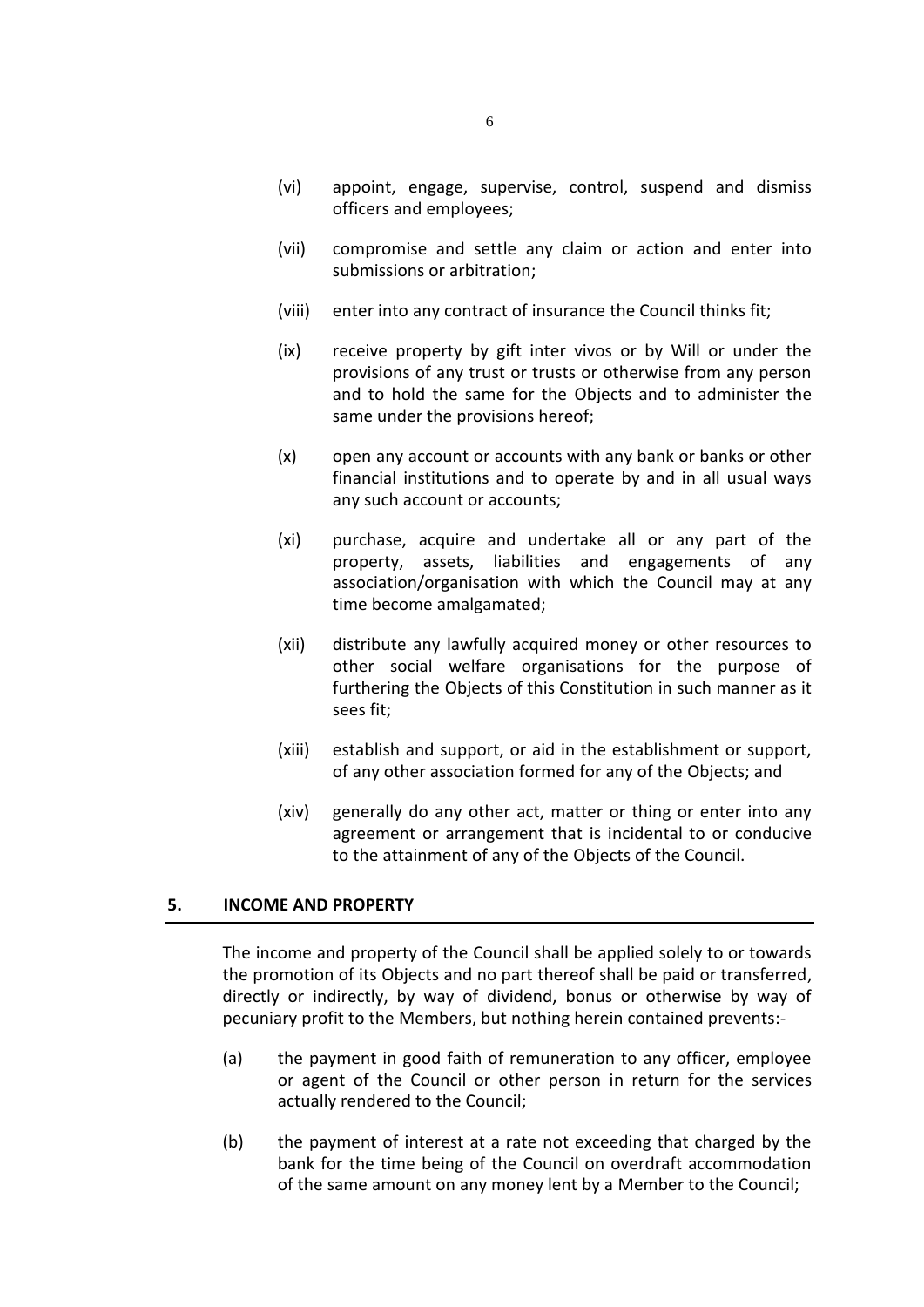- (c) the payment of a reasonable and proper rent for premises leased or let by a Member to the Council;
- (d) the repayment of out of pocket expenses incurred by a Member or Board Member or other authorised person on behalf of the Council.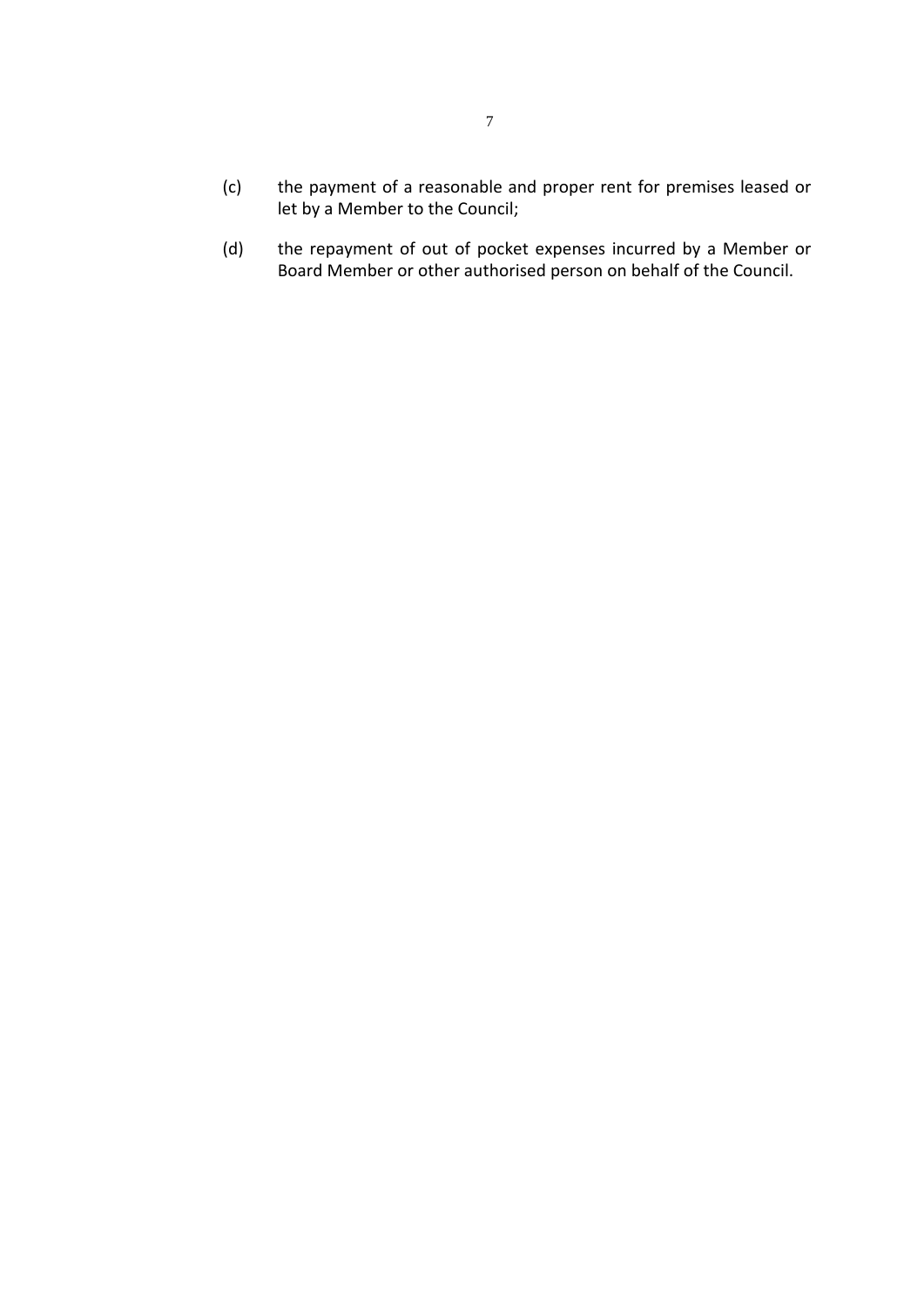#### **PART III - MEMBERSHIP**

#### **6. MEMBERSHIP CLASSES**

There are five classes of membership of the Council:-

- (a) Social Service Organisation Member; and
- (b) Social Service Individual Member; and
- (c) Associate Organisation Member; and
- (d) Associate Individual Members; and
- (e) Honorary Life Member.

#### **7. REGISTER OF MEMBERS**

# **7.1 Register of Members**

- (a) The Chief Executive Officer, or their delegate, must maintain a register of Members and make sure that the Register is up to date.
- (b) The Register must contain:
	- (i) the full name of each Member;
	- (ii) a contact postal, residential or email address of each Member;
	- (iii) the class of membership held by the Member; and
	- (iv) the date on which the person became a Member;
- (c) Any change in membership of the Association must be recorded in the Register within 28 days after the change occurs.
- (d) The Register must be kept and maintained at the Council's registered office.

#### **7.2 Inspecting the Register**

- (a) Any Member is able to inspect the Register free of charge, at such time and place as is mutually convenient to the Council and the Member.
- (b) A Member must contact the Council to request to inspect the Register.
- (c) The Member may make a copy of details from the Register but has no right to remove the Register for that purpose.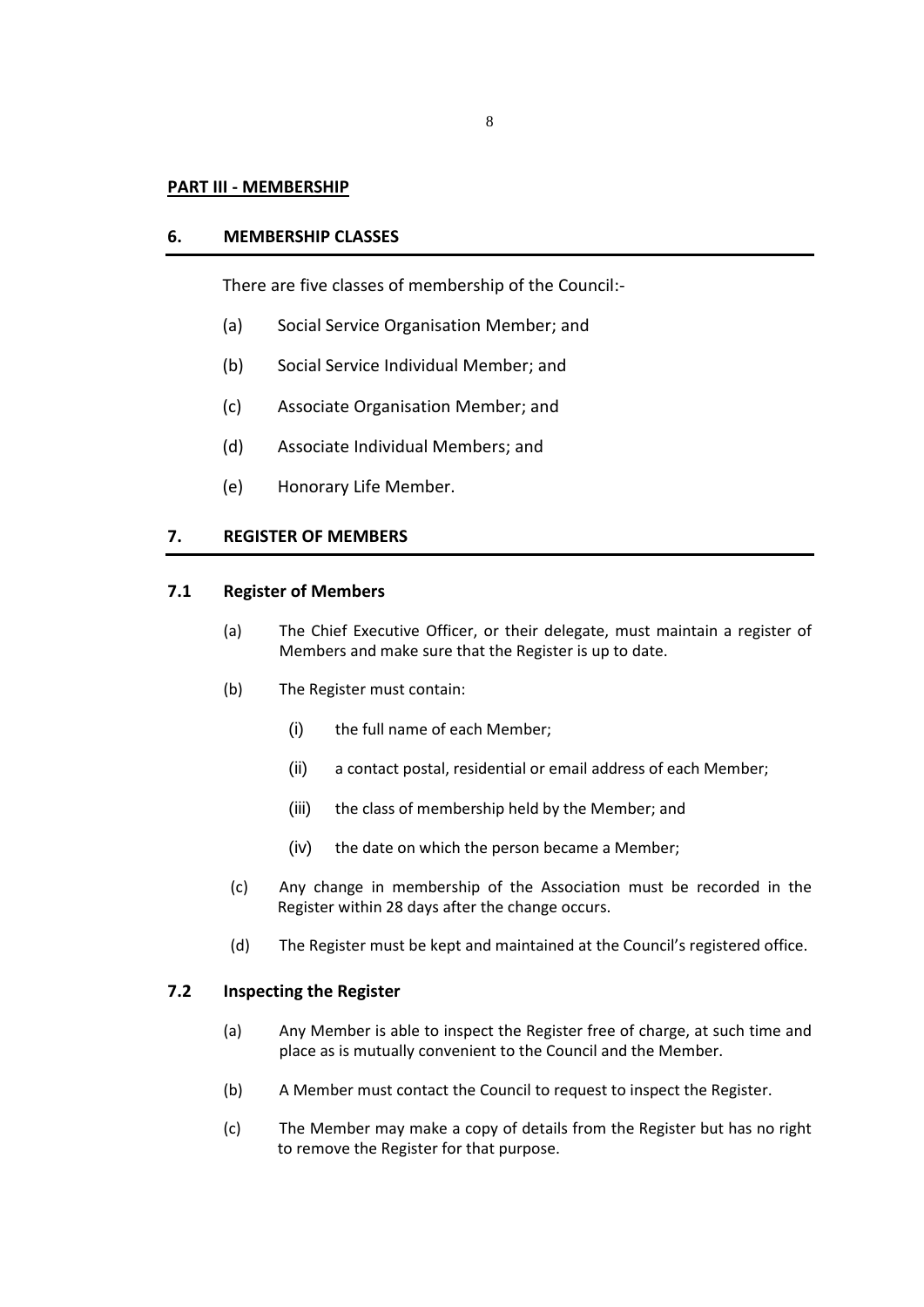# **7.3 Copy of the Register**

- (a) A Member may make a request in writing for a copy of the Register.
- (b) The Board may require a Member who requests a copy of the Register to provide a statutory declaration setting out the purpose of the request and declaring that the purpose is connected with the affairs of the Council.
- (c) The Council may charge a reasonable fee to the Member for providing a copy of the Register, the amount to be determined by the Board from time to time.

#### **7.4 When Using the Information in the Register is Prohibited**

A Member must not use or disclose the information on the Register:

- (a) to gain access to information that a Member has deliberately denied them (that is, in the case of social, family or legal differences or disputes);
- (b) to contact, send material to the Council or a Member for the purpose of advertising for political, religious, charitable or commercial purposes unless the use of the information is approved by the Board, or
- (c) for any other purpose unless the purpose:
	- (i) is directly connected with the affairs of the Council; or
	- (ii) relates to the provision of information to the Commissioner in accordance with a requirement of the Act.

#### **8. ADMISSION OF NEW MEMBERS**

- 8.1 Any person or organisation that supports the Objects of the Council is eligible to nominate to become a member, under one of the classes specified in clause 6.
- 8.2 Any two Members may nominate any person, organisation or corporate body for membership, such nomination to be in writing and to specify the class of membership to which the nominee is to be elected and be directed to the Board.
- 8.3 In the case of a nomination from an Organisation Member or any other nominee that is not a natural person, such nomination must be made by the Appointed Representative of the organisation or institution.
- 8.4 The Board, by a majority vote of those present, may accept or reject any nomination for membership to any class of membership without any obligation to give any reasons for such acceptance or rejection and if accepted, the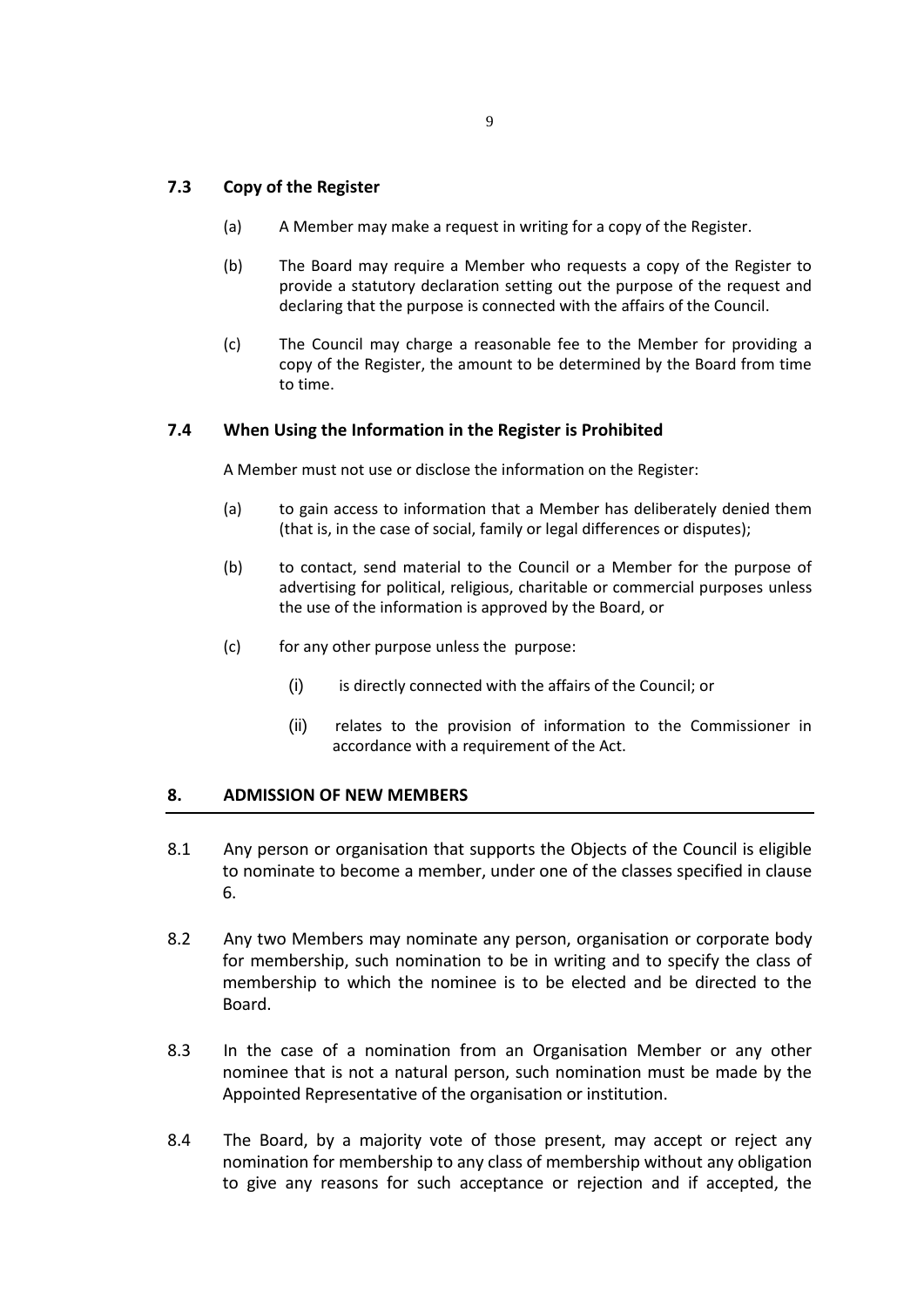nominee will become a Member of the class of Members specified in the nomination and the Chief Executive Officer shall thereupon cause the name and address of the elected Member to be added to the Register.

- 8.5 If the Board rejects a nomination for membership the nominators (if they both agree) may appeal to the next General Meeting and that meeting may resolve to affirm or overturn the decision of the Board. If the decision of the Board is overturned the nominee will become a Member of the class of membership specified in the original nomination.
- 8.6 The Board may, upon the vote of a majority present at any Board Meeting, resolve to invite any natural person to be an Honorary Life Member.
- 8.7 Staff employed by the Council are not entitled to be Members and the membership of any person will immediately terminate upon employment by the Council.

#### **9. MEMBERSHIP ENTITLEMENTS NOT TRANSFERABLE**

A right, privilege or obligation which a Member has by reason of being a Member of the Council:-

- (a) is not capable of being transferred or transmitted to another person; and
- (b) terminates upon cessation of the Member's membership.

#### **10. CESSATION OF MEMBERSHIP**

A Member ceases to be a Member of the Council if:

- (a) the Member is an Organisation Member, and the Member's organisation or institution is wound up; or
- (b) the Member resigns from membership of the Council pursuant to clause 11; or
- (c) the Member's membership is terminated pursuant to clause 14; or
- (d) the Member's membership fees are not paid.

#### **11. RESIGNATION OF MEMBERSHIP**

11.1 A Member is not entitled to resign from membership of the Council except in accordance with this clause 11.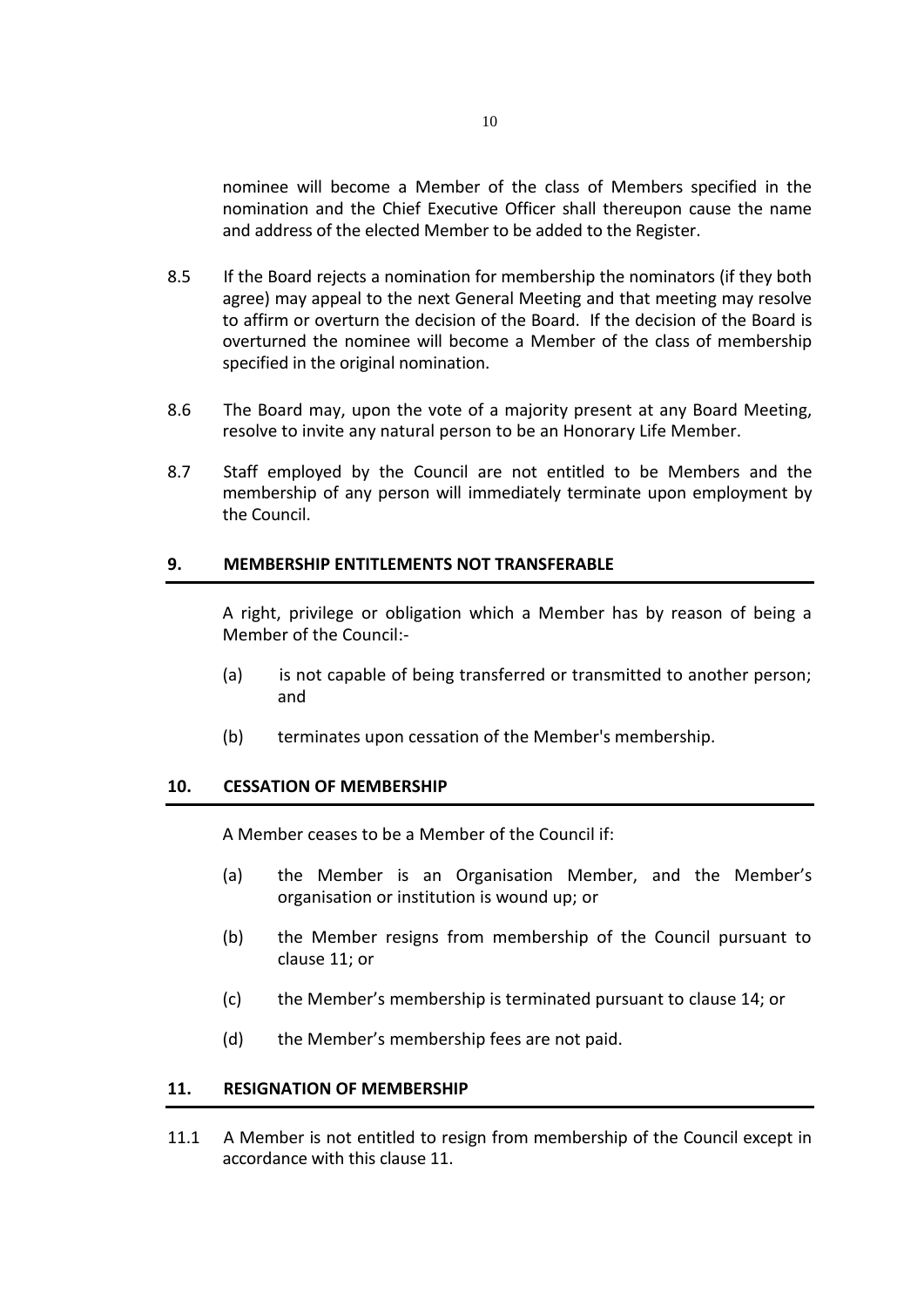- 11.2 A Member who has paid all amounts payable by the Member to the Council may resign from membership of the Council by first giving written notice of not less than 29 days (or, if the Members in General Meeting have determined a shorter notice period, that shorter period) in writing to the Chief Executive Officer of the Member's intention to resign and, upon the expiration of the period of notice, the Member shall cease to be a Member.
- 11.3 A Member who has given notice of intention to resign under clause 11.2, may revoke such resignation in writing at any time prior to the expiry of that notice period.
- 11.4 Where a Member ceases to be a Member, the Chief Executive Officer or their authorised representative shall make an appropriate entry in the Register, recording the date on which the Member ceased to be a Member.

# **12. JOINING FEE, ANNUAL FEES ETC.**

- 12.1 A joining fee may be payable upon application for membership to the Council. The joining fee shall be an amount determined by the Board from time to time and payable together with the first annual fee due immediately upon election as a Member of the Council.
- 12.2 The annual fee payable by each class of Member shall be the amount prescribed from time to time by the Board and shall be due and payable on or before the first day of July in each year.
- 12.3 A Member whose current annual fees remain unpaid after the 1st day of August in any year shall be deemed to no longer be a Member and thereupon shall not be entitled to vote at any General Meeting or hold office as a Board Member until six weeks after the date of payment of the annual fee.

#### **13. MEMBER'S LIABILITIES**

The liability of a Member to contribute towards the payment of the debts and liabilities of the Council or the costs, charges and expenses of the winding up of the Council is limited to the amount, if any, of unpaid annual fees payable by the Member.

#### **14. TERMINATION OF MEMBERSHIP**

- 14.1 The Board may, by two a thirds majority of those present and voting at a Board meeting, suspend or terminate the membership of any Member.
- 14.2 The Board shall give notice in writing to the Member, stating the grounds for the proposed suspension or termination and shall provide a reasonable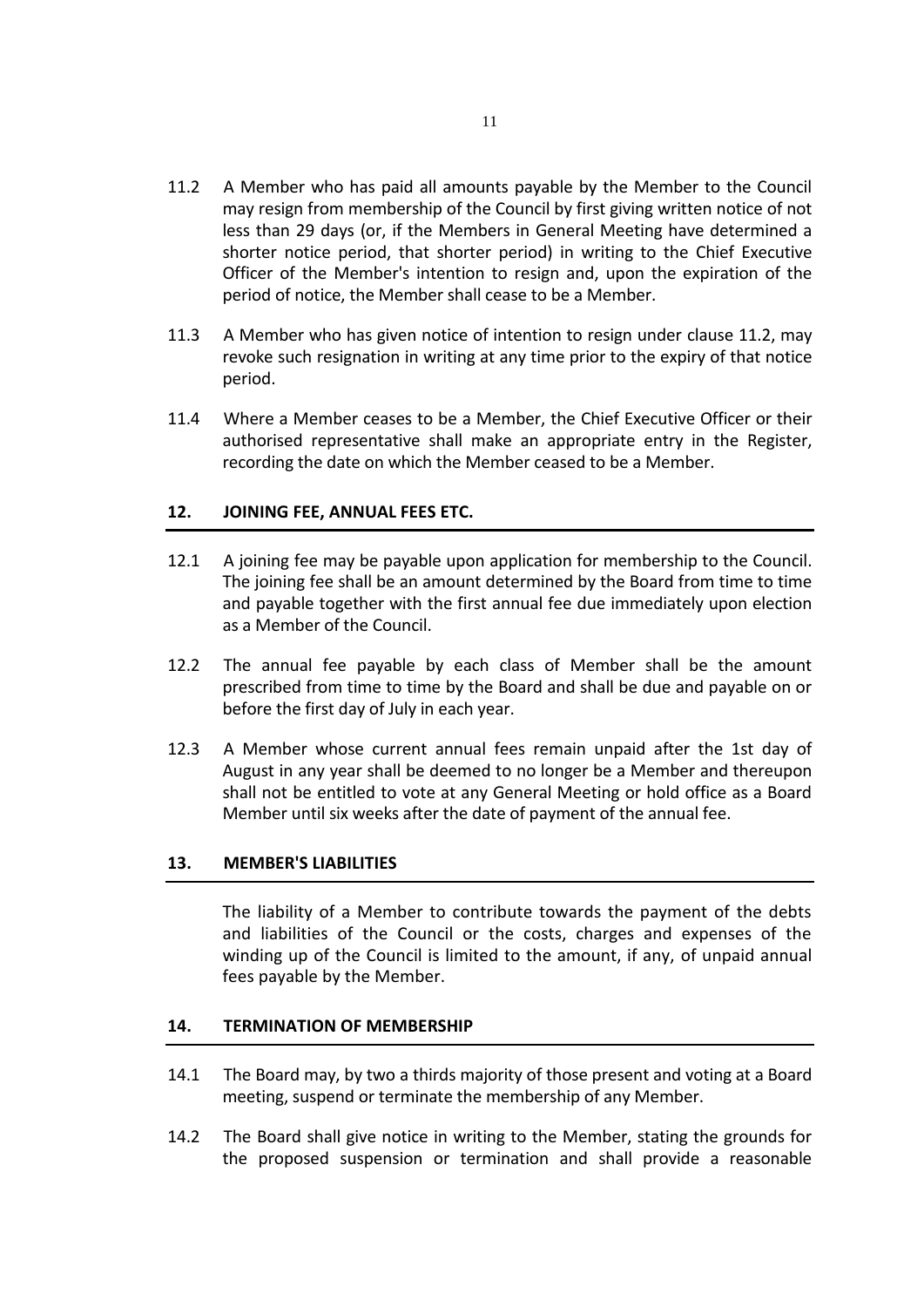opportunity to the Member of being heard at the Board meeting at which the decision is to be made.

- 14.3 A Member whose membership is terminated or suspended may, within one Month of termination or suspension, appeal to a Special General Meeting.
- 14.4 The Board shall call a Special General Meeting within one Month of receipt of a notice of an appeal under Clause 14.3.
- 14.5 At the Special General Meeting the Members, by a majority vote shall decide whether such termination or suspension of membership shall be confirmed or lifted and may impose such conditions as they deems fit on the Member as a condition of reversal of the decision of the Board.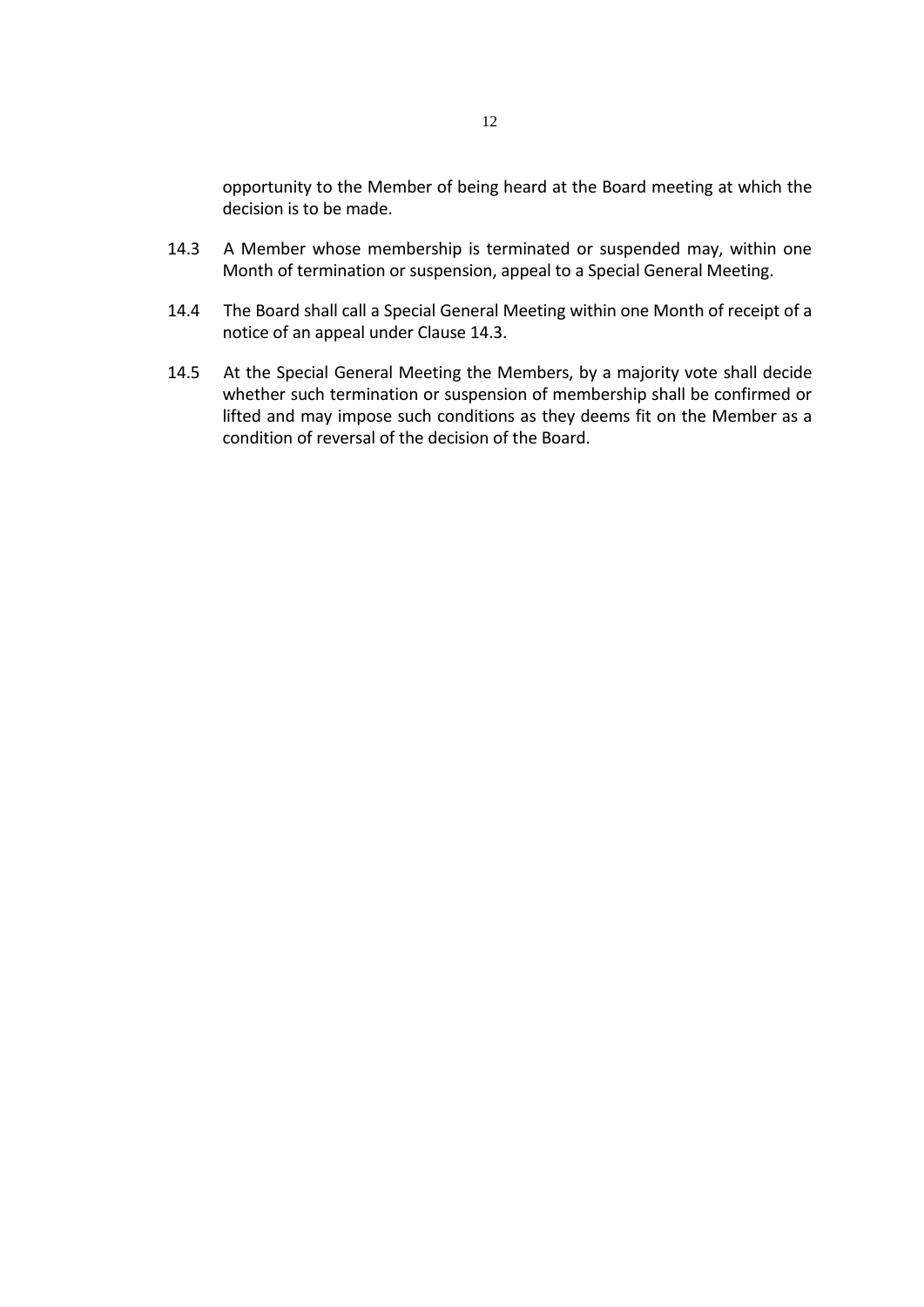#### **PART IV - BOARD AND CHIEF EXECUTIVE OFFICER**

#### **15. BOARD**

#### **15.1 GENERAL RESPONSIBILITIES OF THE BOARD**

The Board is the governing body of the Council and is responsible for:

- (a) attaining of the Objects; and
- (b) the formulation and determination of policy; and
- (c) the general organisation and direction of the Council; and
- (d) representation of the interests of the Members and their client groups;

provided that it's primary function is to determine matters of principle and of policy, and not to take part in matters of detailed day to day management of the Council.

#### **15.2 FUNCTIONS OF THE BOARD**

The specific functions of the Board include but are not limited to:

- (a) determining, subject to, and/or in accordance with, the constituent documents of the Council, the broad nature of the business or activities in which the Council is to engage including:
	- (i) formulation and adoption of new policies;
	- (ii) termination of existing policy;
	- (iii) dealing with constitutional matters;
	- (iv) holding periodic meetings to control the affairs of the Council;
	- (v) reporting to each Annual General Meeting;
- (b) establishing policy and planning for the future of the Council within the Objects, including:
	- (i) determining and overseeing policy direction;
	- (ii) formulating and monitoring the achievement of the mission and Objects;
	- (iii) planning for the future; and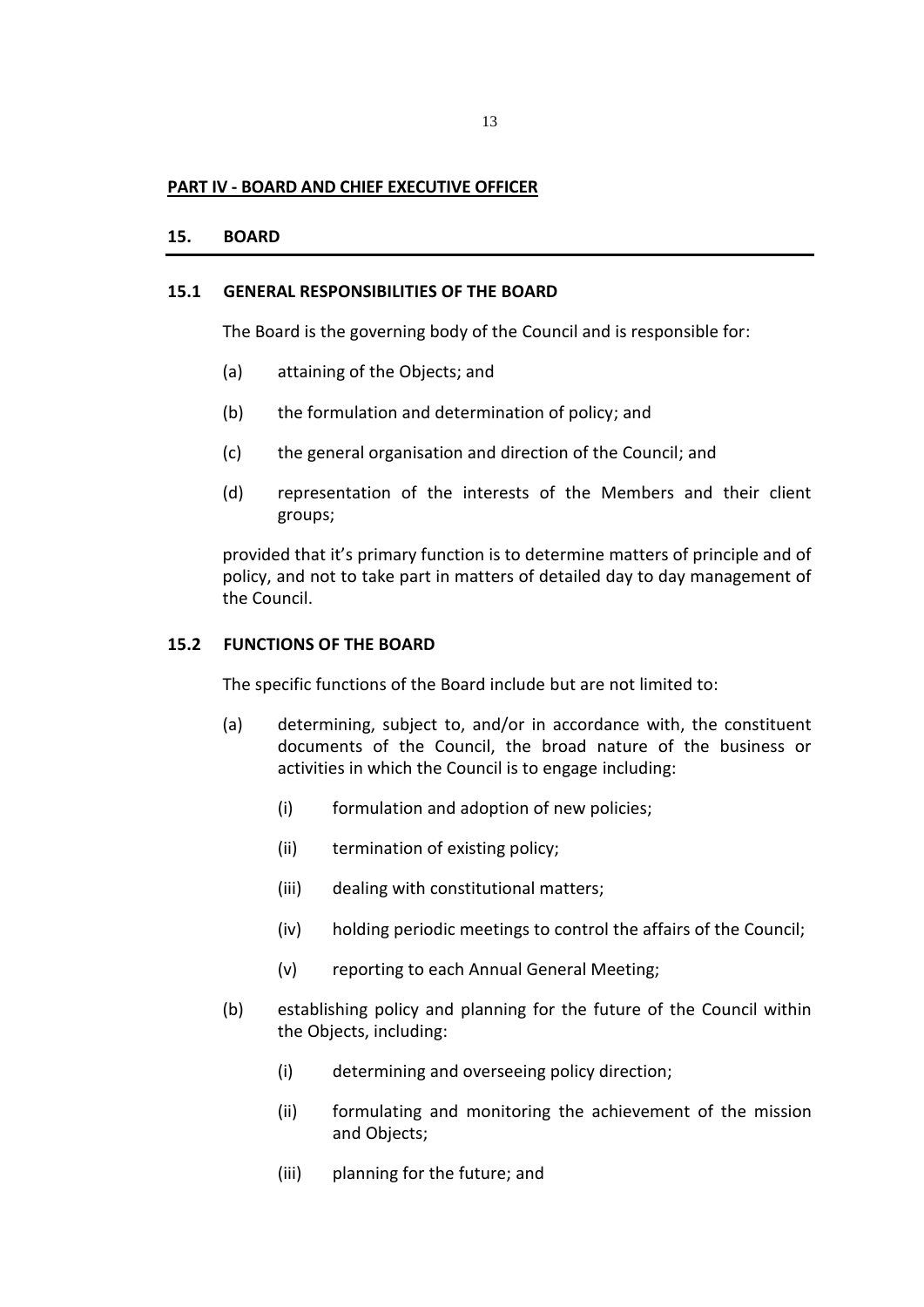- (iv) authorising the Council's corporate plans, funding application documents and ensure that funding contracts are fulfilled.
- (c) providing the organisational structure and resources, including human resources, necessary for the purpose of carrying on the Council's office activities, including:
	- (i) appointing a Chief Executive Officer to run the Council and to operate as the management arm of the Board;
	- (ii) obtaining financial resources and approving and monitoring budgets, including joining fees and annual fees;
	- (iii) approving the purchase and/or sale of all major capital items and assets in accordance with the procedures manual;
	- (iv) undertaking organisational planning and approving a structure to support the operations of the Council's office and its staff;
	- (v) ensuring that the Council's assets and those held in trust for other individuals and organisations are properly looked after;
	- (vi) entering into contractual arrangements;
	- (vii) maintaining and managing the effective operations of the Board itself;
	- (viii) recruiting potential Members and maintaining the good relationships among Members; and
	- (ix) exercising all discretions and powers authorised by this Constitution.
- (d) monitoring and evaluating the performance of the Council's office, including the Chief Executive Officer including:
	- (i) supporting, resourcing and monitoring the actions of the Chief Executive Officer;
	- (ii) overseeing the efficiency, effectiveness and standards of the Council's office; and
	- (iii) determining the broad employment policies and principles for staff;
- (e) complying with the legal obligations of the Act and other relevant acts and common law;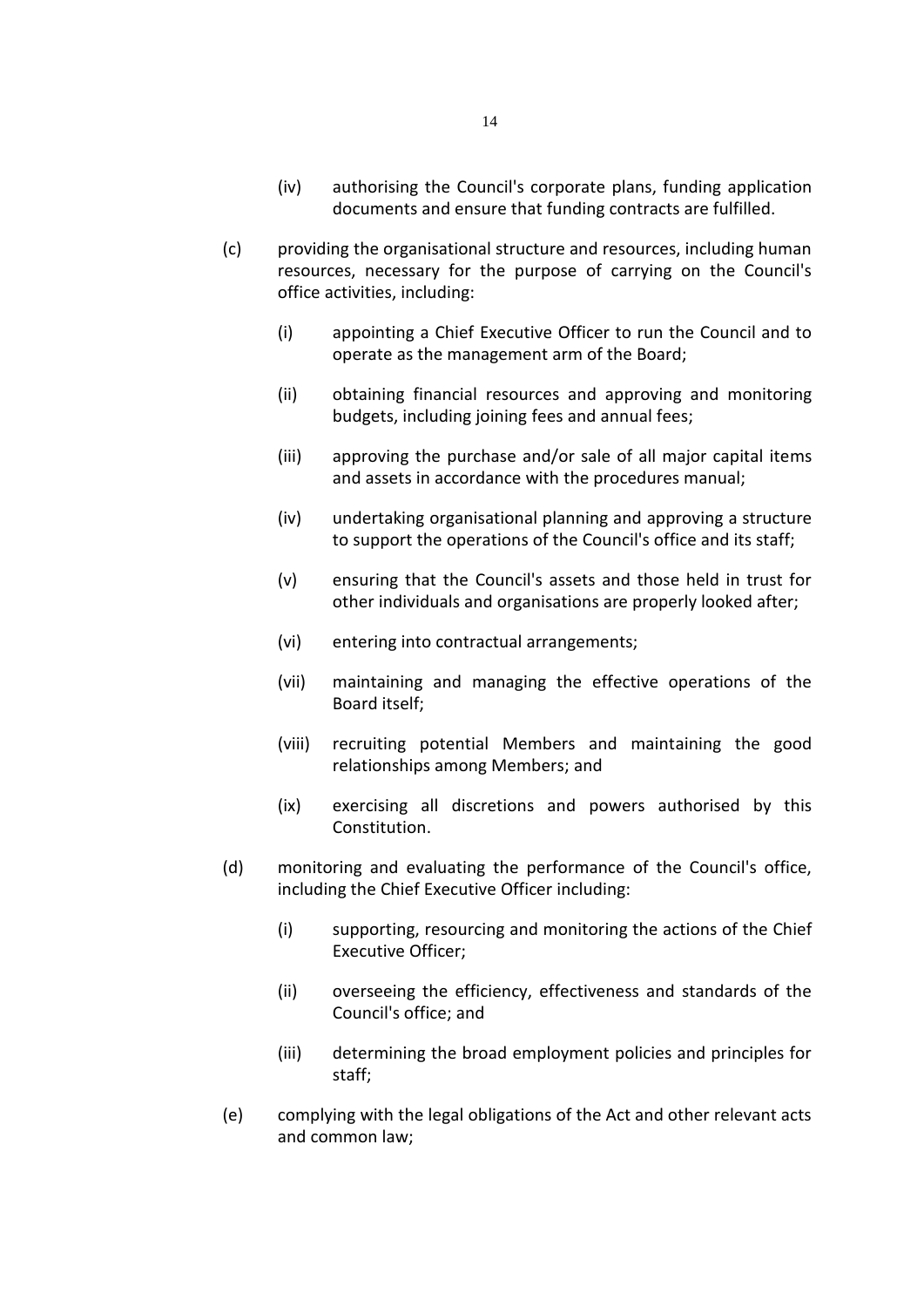- (f) ensuring that reports to Members, governments and other relevant bodies are provided as required on an accurate and timely basis; and
- (g) making, altering and rescinding rules for the Council from time to time.

# **15.3 COMPOSITION OF THE BOARD**

The Board will consist of:-

- (a) the President; and
- (b) the Vice-President; and
- (c) nine Ordinary Board Members who must be either:
	- (i) Social Service Individual Members; or
	- (ii) Honorary Life Members; or
	- (iii) the Authorised Representative of a Social Service Organisation Member.

#### **15.4 ELECTION OF BOARD MEMBERS**

- (a) The President, Vice President and Ordinary Board Members will be elected biannually at the Annual General Meeting and will hold office until the Annual General Meeting, two years later.
- (b) At each Annual General Meeting any Ordinary Board Members commencing in office at the Annual General Meeting two (2) years prior and before the Annual General Meeting in the one (1) year prior shall resign and the members shall elect the same number of Ordinary Board Members to the Board so as to fill all vacancies.
- (c) Nominations for election for the position of Board Member shall be in writing, signed by two Members and they shall contain the written consent of the nominee.
- (d) Nominations for the position of Board Member shall reach the Chief Executive Officer not less than twenty-one days before the Annual General Meeting.
- (e) The Chief Executive Officer shall include a list of nominations for the position of Board Member with each notice of the Annual General Meeting, plus a brief resume of each nominee and an approved voting form for election of the Board Members.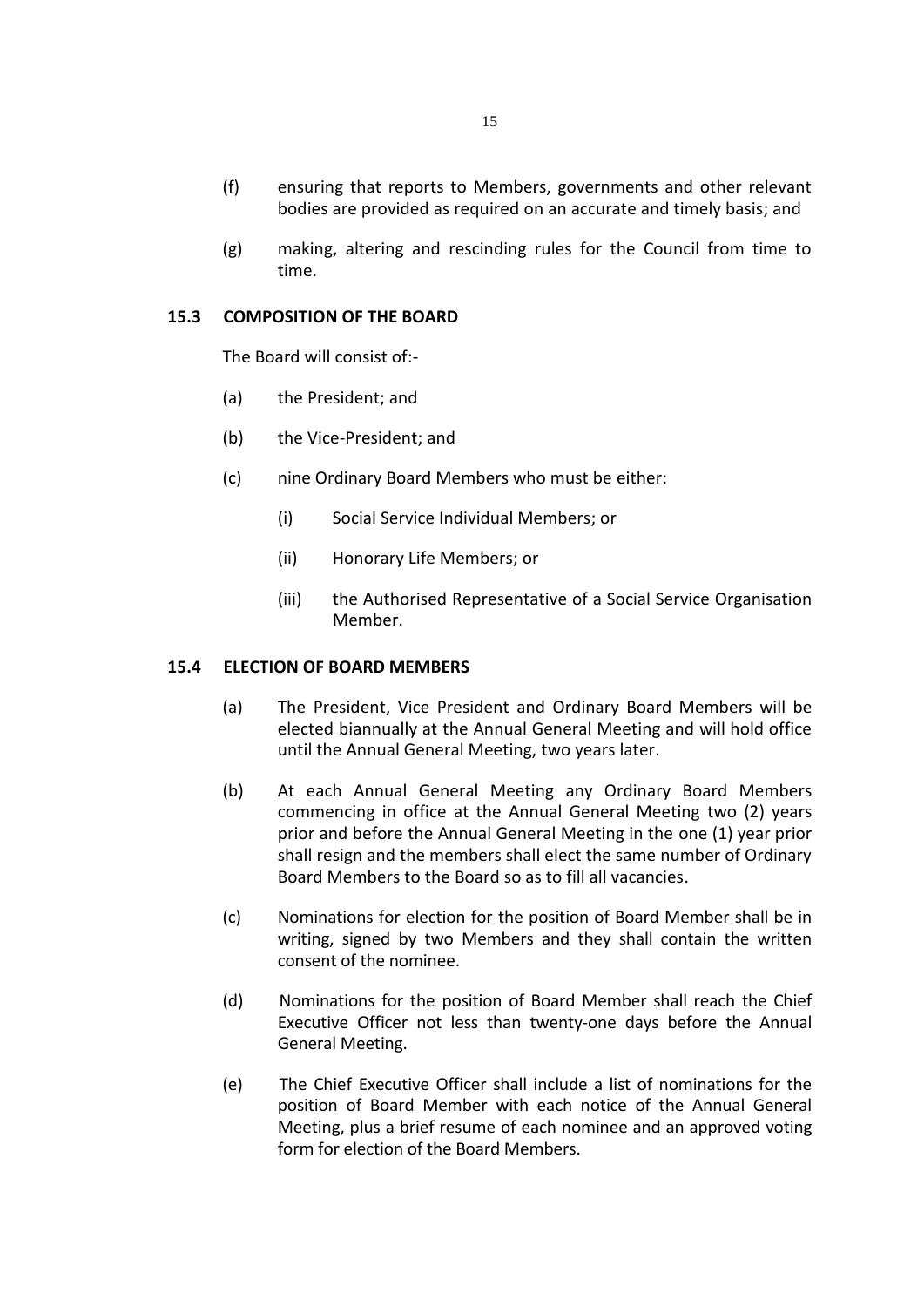- (f) Subject to clause 15.4(d), any Board Member is eligible for reelection.
- (g) No elected Board Member shall hold office for longer than six consecutive years, unless the provisions of clause 15.4(h) applies.
- (h) Where an elected Board Member:
	- (i) Holds the office of President or Vice-President, and has held that office for two consecutive years or less; and
	- (ii) Has served, or as a result of being re-elected, would serve, as an elected Board Member for six consecutive years or more

then that Board Member may hold office for a total period no longer than ten consecutive years (counting all service as an Ordinary Board Member, Vice-President or President).

#### **15.5 CASUAL VACANCIES**

Any vacancy occurring in any office of the Board between General Meetings may be filled by the Board from eligible persons and the Board Member will hold office for the remainder of his or her predecessor's term of office.

#### **15.6 ADDITIONAL BOARD MEMBERS**

In addition to the Board members specified in clause 15.3 and elected in accordance with clause 15.4, the Board may appoint up to two additional Board Members provided that each of the additional Board Members:

- (a) shall have particular skills or expertise that are required by the Board; and
- (b) shall be appointed for a term not exceeding twelve months; and
- (c) shall not be appointed within one month following the declaration of the outcome of the Board election under clause 15.4.

#### **15.7 BOARD MEETINGS**

- (a) The Board shall meet at least seven times in each calendar year or such greater or lesser amount as is determined by the Board from time to time.
- (b) A Board Meeting may be convened by:
	- (i) the President; or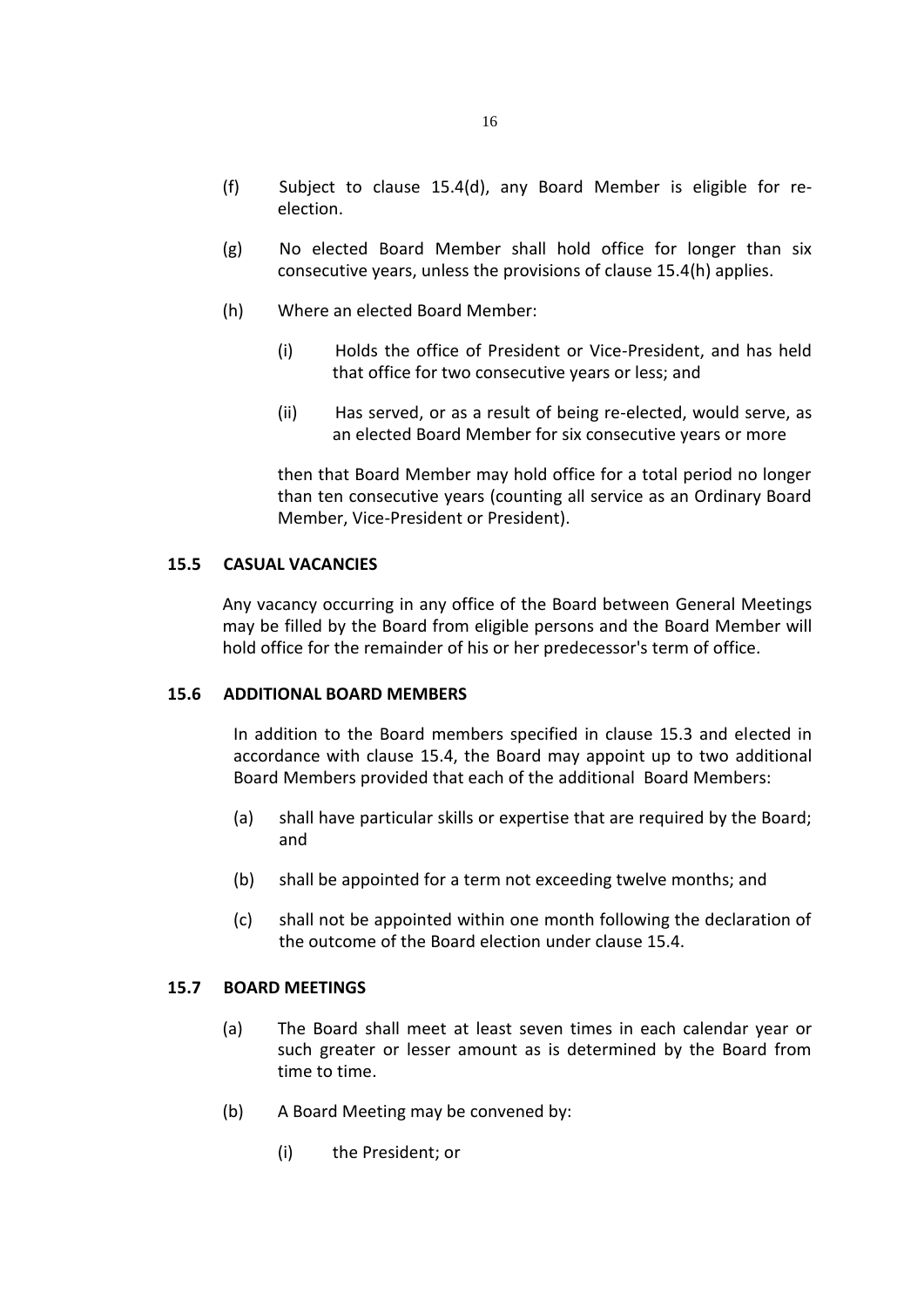- (ii) not less than six Board Members.
- (c) All Board Members shall be notified in writing as soon as is reasonably possible before the date set for a Board Meeting.
- (d) Notice of a Board Meeting shall specify the nature of the business to be transacted at the Board Meeting, except business which the Board Members present at the meeting unanimously agree to treat as urgent business.
- (e) The President will act as chairperson of every Board Meeting but if he or she is unable to act, then the Vice President will act as chairperson but if he or she is unable to act then the Board will elect a chairperson.
- (f) A Board Meeting may be conducted by teleconference.

#### **15.8 QUORUM AT BOARD MEETING**

Six Board Members will constitute a quorum at a Board Meeting.

#### **15.9 RESOLUTIONS IN WRITING**

Any resolution agreed to in writing by not less than eight Board Members shall have the same effect as and be deemed to be a resolution passed by the Board. Agreement in writing to any such resolution may be transmitted by facsimile or by electronic mail.

# **16. VACANCIES**

For the purposes of this Constitution, a vacancy in the office of a Board Member occurs if that Board Member:

- (a) dies;
- (b) resigns the office;
- (c) is removed from office pursuant to clause 17;
- (d) becomes insolvent;
- (e) is absent without the consent of the Board from all Board Meetings held during a period of four Months;
- (f) is directly or indirectly interested in any contract or proposed contract with the Council and fails to declare the nature of his or her interest as required by Act.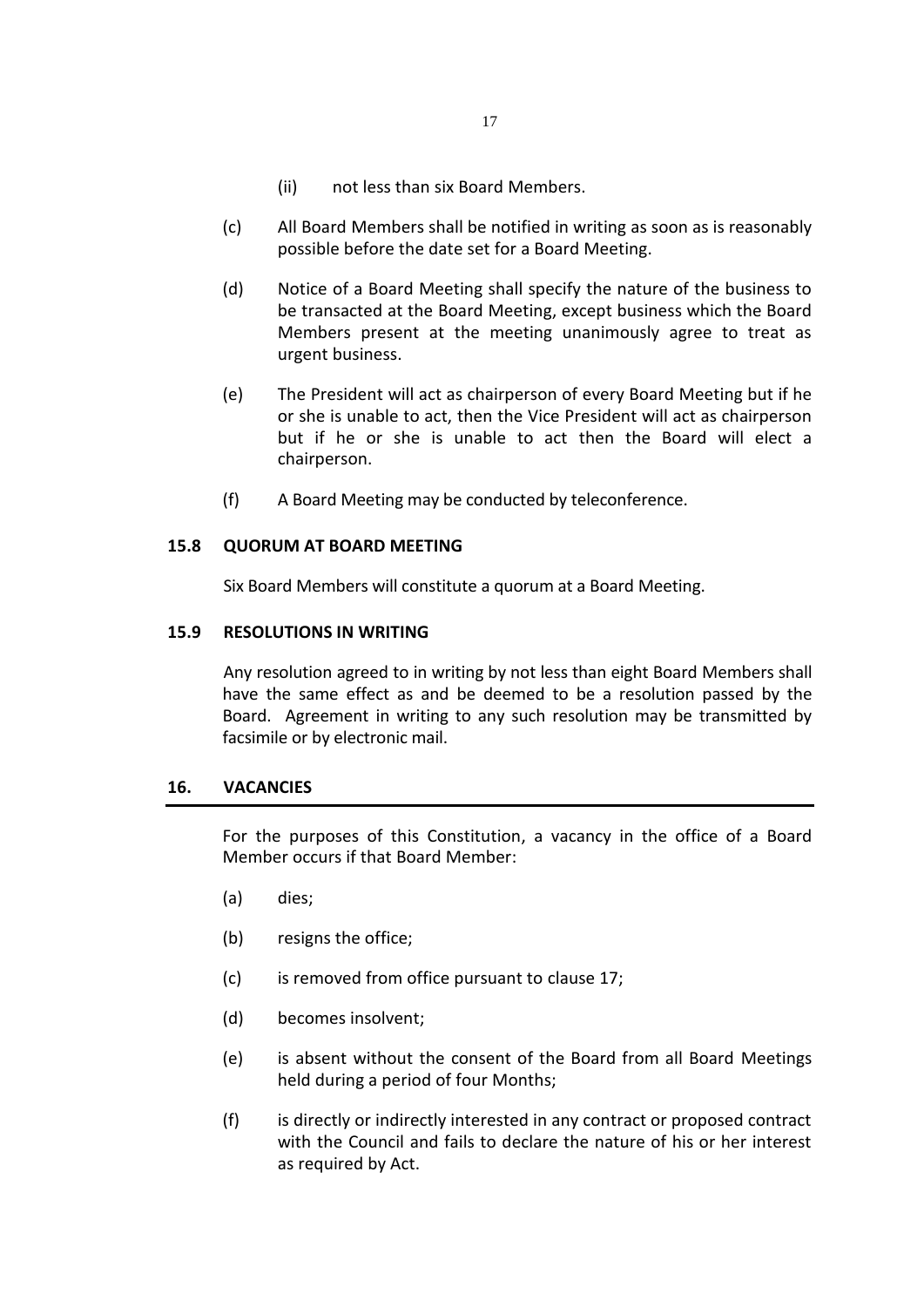- 17.1 The Board may by resolution, remove any Board Member from office before the expiration of that Board Member's term of office if the Board Member:
	- (a) fails to support the aims or objects of the Council; or
	- (b) conducts or has conducted themself in a manner considered to be injurious or prejudicial to the character or interests of the Council or the Board.
- 17.2 When removal of a Board Member is being considered, the Board Member concerned shall be given a full and fair opportunity to present the Board Member's case to the Board after notification in writing of the grounds for expulsion. The Board shall instruct the Chief Executive Officer to advise the Member in writing of the decision.
- 17.3 A Board Member whose membership of the Board has been terminated, may within one Month of receiving written notification thereof, lodge with the Chief Executive Officer written notice of intention to appeal against the decision of the Board.
- 17.4 Upon receipt of a notification of intention to appeal against removal from the Board, the Board shall convene a General Meeting. At any such meeting, the terminated Board Member shall be given the opportunity to fully present his or her case and the Board shall likewise have the opportunity of presenting its case. The appeal shall be determined by the majority vote of the Members present at the General Meeting.

# **18. DELEGATION TO COMMITTEES**

- 18.1 The Members in General Meeting or Board may, by instrument in writing, delegate to one or more committees (consisting of such persons as the Members or Board thinks fit) or, in the case of the Members in General Meeting, to the Board, the exercise of such of the functions of the Council or Board as are specified in the instrument, other than -
	- (a) this power of delegation; and
	- (b) in the case of the Council, a function which is a function imposed on the Members in General Meeting by the Act or by any other law of the State; or
	- (c) in the case of the Board, a function imposed on it by a resolution of the Members.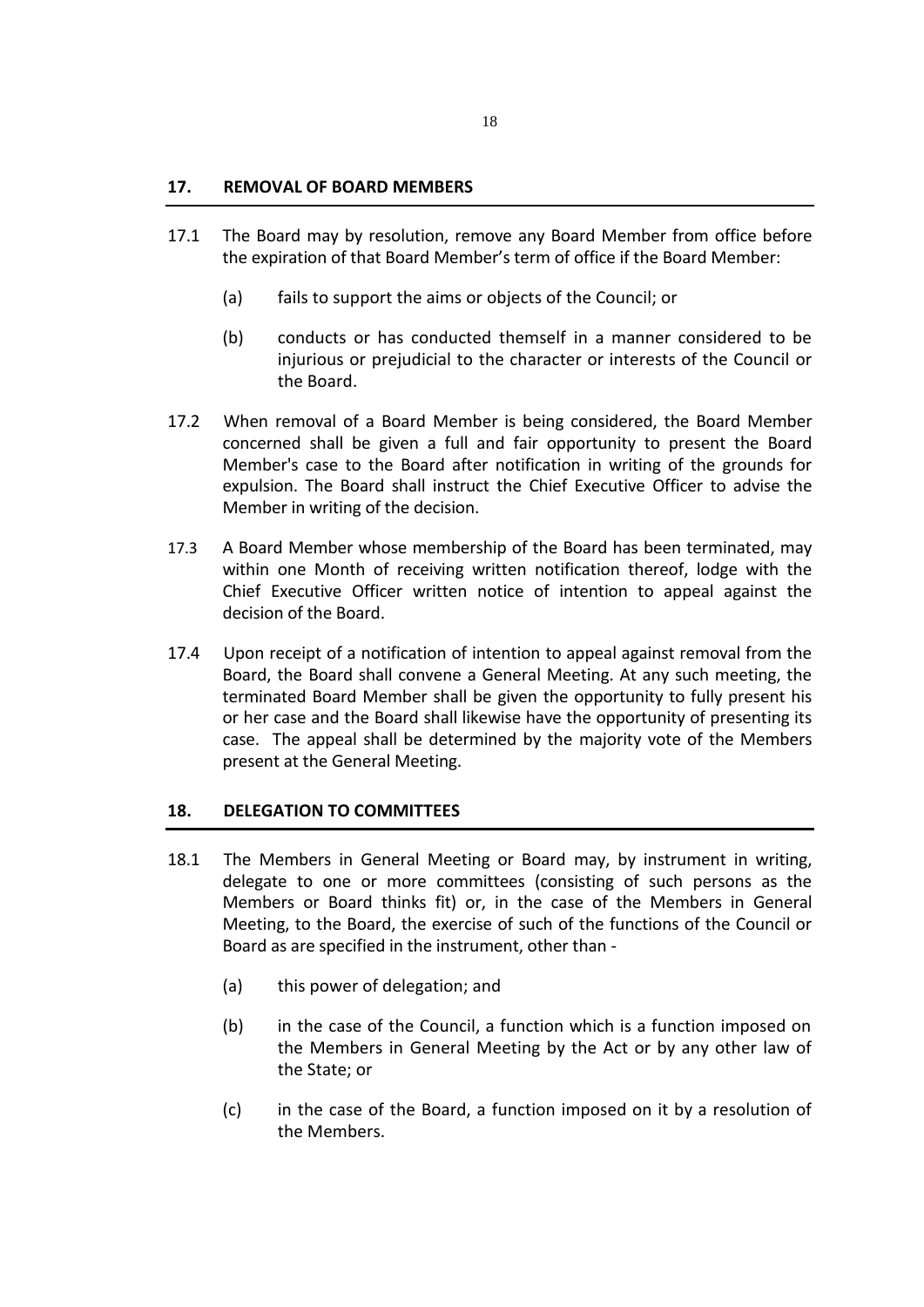- 18.2 At its first meeting, immediately following each Annual General Meeting, the Board will appoint the members of a standing Finance Committee responsible to the Board in matters pertaining to the finances and resources of the Council.
- 18.3 A function, the exercise of which has been delegated to a committee under this clause may, while the delegation remains unrevoked, be exercised from time to time by the committee in accordance with the terms of the delegation.
- 18.4 A delegation under this clause may be made subject to such conditions or limitations as to the exercise of any function, or as to time or circumstances, as may be specified in the instrument of delegation. The duration of such delegation shall not exceed the duration of appointment of the Board.
- 18.5 Notwithstanding any delegation under this clause, the Members in General Meeting or Board may continue to exercise any function delegated.
- 18.6 Any act or thing done or suffered by a committee acting in the exercise of a delegation under this clause has the same force and effect as it would have if it had been done or suffered by the Members in General Meeting or Board (as the case may be).
- 18.7 The Members in General Meeting or Board may, by instrument in writing, revoke wholly or in part, any delegation under this clause.
- 18.8 Except in the case of the Finance Committee, a committee may meet and adjourn as it thinks proper.

#### **19. VOTING AND DECISIONS**

- 19.1 Questions arising at a Board Meeting or a meeting of any committee shall be determined by a majority of the votes of Board Members or committee members present at the meeting.
- 19.2 Each Board Member or committee member present at a Board Meeting or of any committee is entitled to one vote but, in the event of an equality of votes on any question, the chairperson of the meeting may exercise a second or casting vote.
- 19.3 The Board or any committee may act notwithstanding any vacancy on the Board or that committee.
- 19.4 Any act or thing done or suffered, or purporting to have been done or suffered, by the Board or by a committee, is valid and effectual notwithstanding any defect that may afterwards be discovered in the appointment or qualification of any Board Member or committee member.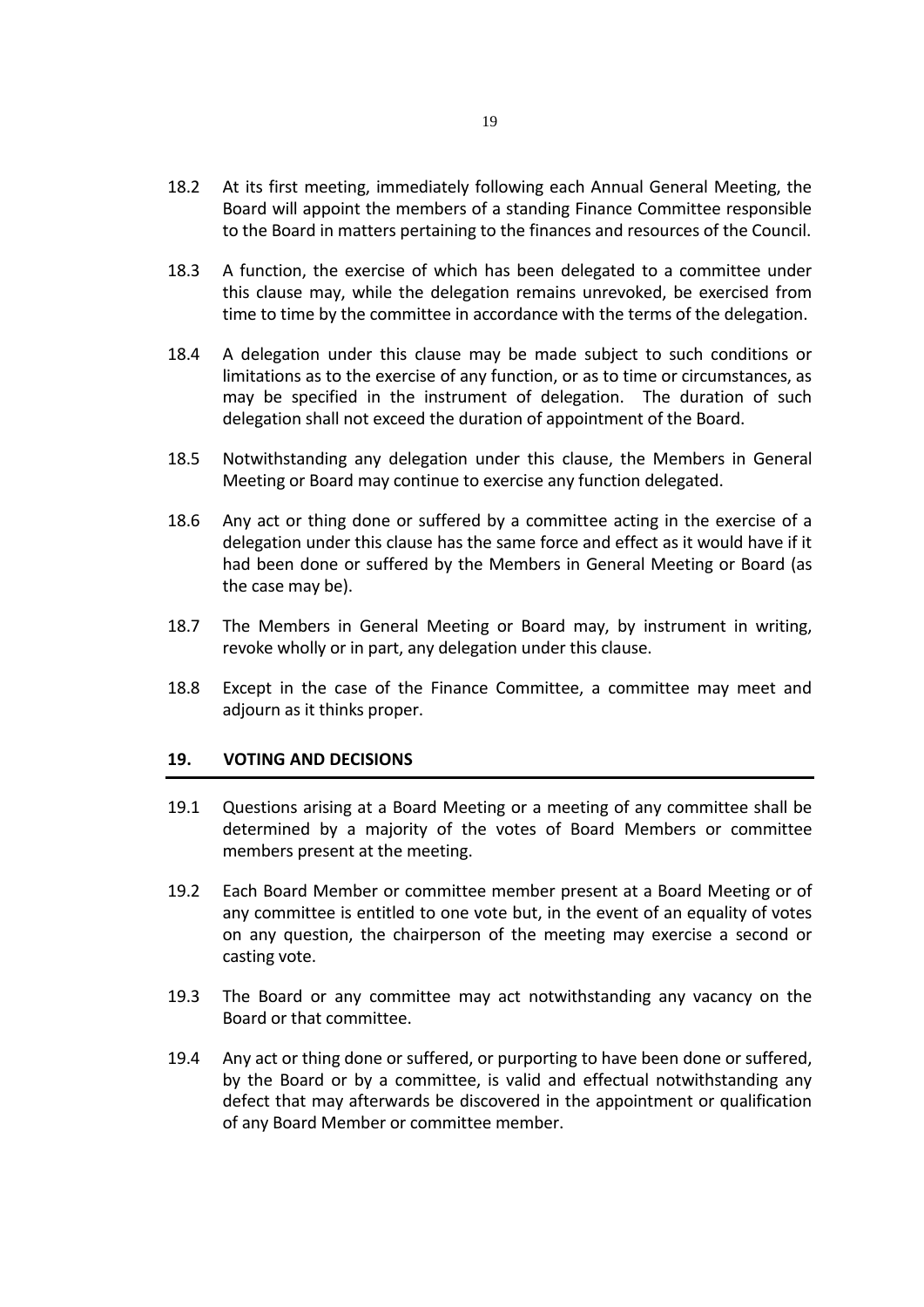#### **20. CHIEF EXECUTIVE OFFICER**

- 20.1 The Board shall appoint a Chief Executive Officer upon such terms and conditions as the Board determines from time to time.
- 20.2 The Chief Executive Officer shall be responsible for the day to day management and operations of the Council with the authorisation of the President, subject to the direction of the Board.
- 20.3 The Board may delegate to the Chief Executive Officer such powers and functions as it considers appropriate from time to time.
- 20.4 The Chief Executive Officer will attend all meetings of the Board, unless excused by the Board, but will not be entitled to vote.
- 20.5 The Chief Executive Officer, or his/her delegate, shall:
	- (a) maintain the Register including the name and address of each Member;
	- (b) maintain a record of the names and addresses of the persons who hold any office of the Council;
	- (c) maintain in up-to-date condition the Constitution of the Council;
	- (d) be responsible for the custody of the records, books, documents and securities of the Council;
	- (e) keep minutes of all proceedings of Board Meetings, committee meetings and General Meetings; and
	- (f) keep correct accounts and books showing the financial affairs of the Council with full details of all receipts and expenditure connected with the activities of the Council.
- 20.6 If there is no Chief Executive Officer at any time, then any act, matter or thing required to be done by the Chief Executive Officer may be done by the Board (or its delegate) and any notice required to be given to the Chief Executive Officer may be given to the President (or his or her delegate).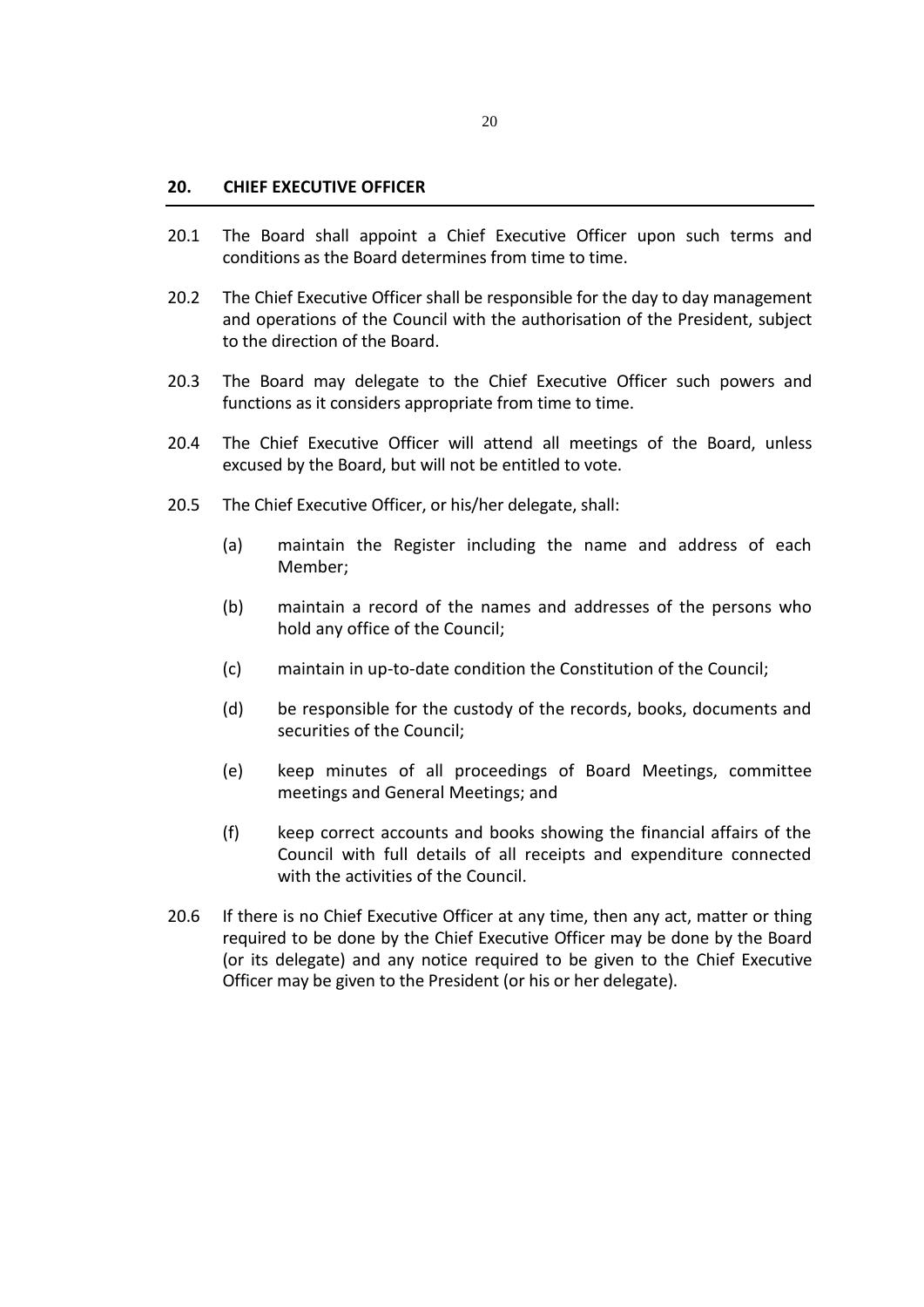#### **PART V - GENERAL MEETINGS**

#### **21. ANNUAL GENERAL MEETING**

- 21.1 The Annual General Meeting shall be held within six months after the end of the Council's financial year, as provided in clause 32, and not later than the last week in December in each year at such a time and place as the Board determines.
- 21.2 Fourteen (14) days' notice in writing of such meeting shall be given by the Chief Executive Officer to each Member.
- 21.2 In addition to any other business which may be transacted at an Annual General Meeting, the business of an Annual General Meeting shall be -
	- (a) to confirm the minutes of the last preceding Annual General Meeting and of any General Meeting held since that meeting;
	- (b) to receive from the Chief Executive Officer, the Board and any other committee or person, reports on the activities of the Council during the last preceding financial year;
	- (c) to receive and consider the statement of financial accounts and the auditor's report for the financial year;
	- (d) to elect the President and the Vice-President biannually and on an annual basis to elect the other Ordinary Board Members whose terms are up for re-election.
	- (e) to appoint the auditor of the Council for the current financial year;
	- (f) to appoint an honorary solicitor of the Council for the current financial year.
- 21.3 The President will act as chairperson of all General Meetings, or in his/her absence the Vice-President or another Board Member.

# **22. GENERAL MEETINGS AND SPECIAL GENERAL MEETINGS**

- 22.1 The Board may, whenever it thinks fit, convene a General Meeting by giving fourteen days notice to the Members.
- 22.2 The Board shall, at the requisition in writing of:
	- (a) one third of the Board Members; or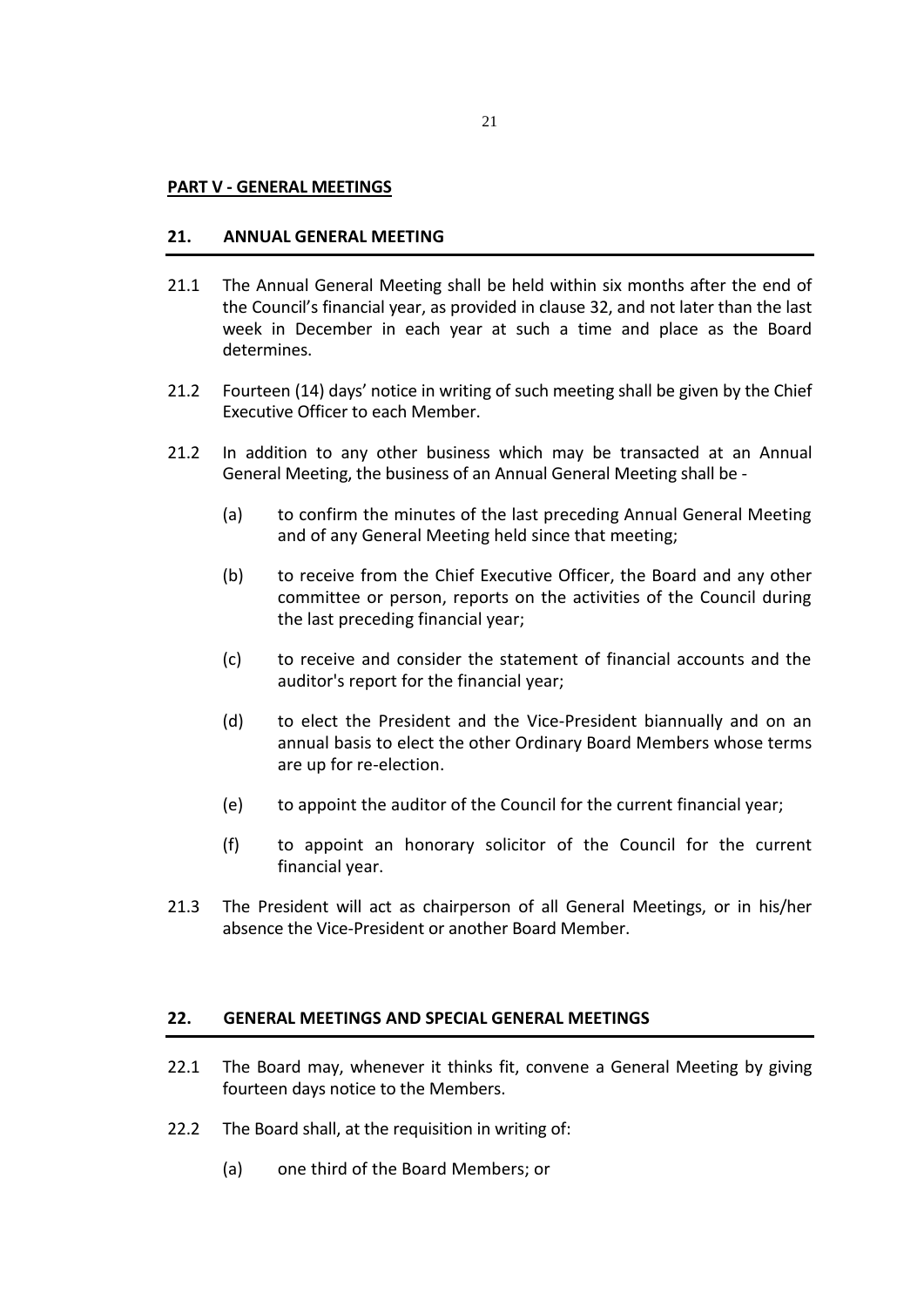(b) at least 20% of the Members;

convene a Special General Meeting.

- 22.3 A requisition of Members for a Special General Meeting
	- (c) shall state the purposes of the meeting; and
	- (d) shall be signed on behalf of the Members making the requisition; and
	- (e) shall be lodged with the Chief Executive Officer; and
	- (f) may consist of several documents in a similar form, each signed on behalf of the Members making the requisition.
- 22.4 Notice of a Special General Meeting shall be given within fourteen (14) days of receiving such request. Notwithstanding the above, any Special General Meeting convened for the purpose of amending or revoking the Constitution shall be subject to not less than twenty-eight (28) days' notice of meeting and motions.
- 22.5 If the Board fails to convene a Special General Meeting within twenty-eight (28) days after the date on which a requisition of Members for the meeting is lodged with the Chief Executive Officer, any one or more of the Members who made the requisition may convene a Special General Meeting to be held not later than three Months after that date.
- 22.6 A Special General Meeting shall be convened as nearly as is practicable in the same manner as General Meetings are convened by the Board.

#### **23. REPRESENTATION**

- 23.1 Each Social Service Organisation Member may appoint one Authorised Representative to represent that Member at General Meetings.
- 23.2 Any such appointment must be in writing and be for a period not in excess of one year or until the next Annual General Meeting, but such appointment may be varied from time to time.
- 23.3 Written notice of the appointment or variation thereof will be forwarded to the Chief Executive Officer.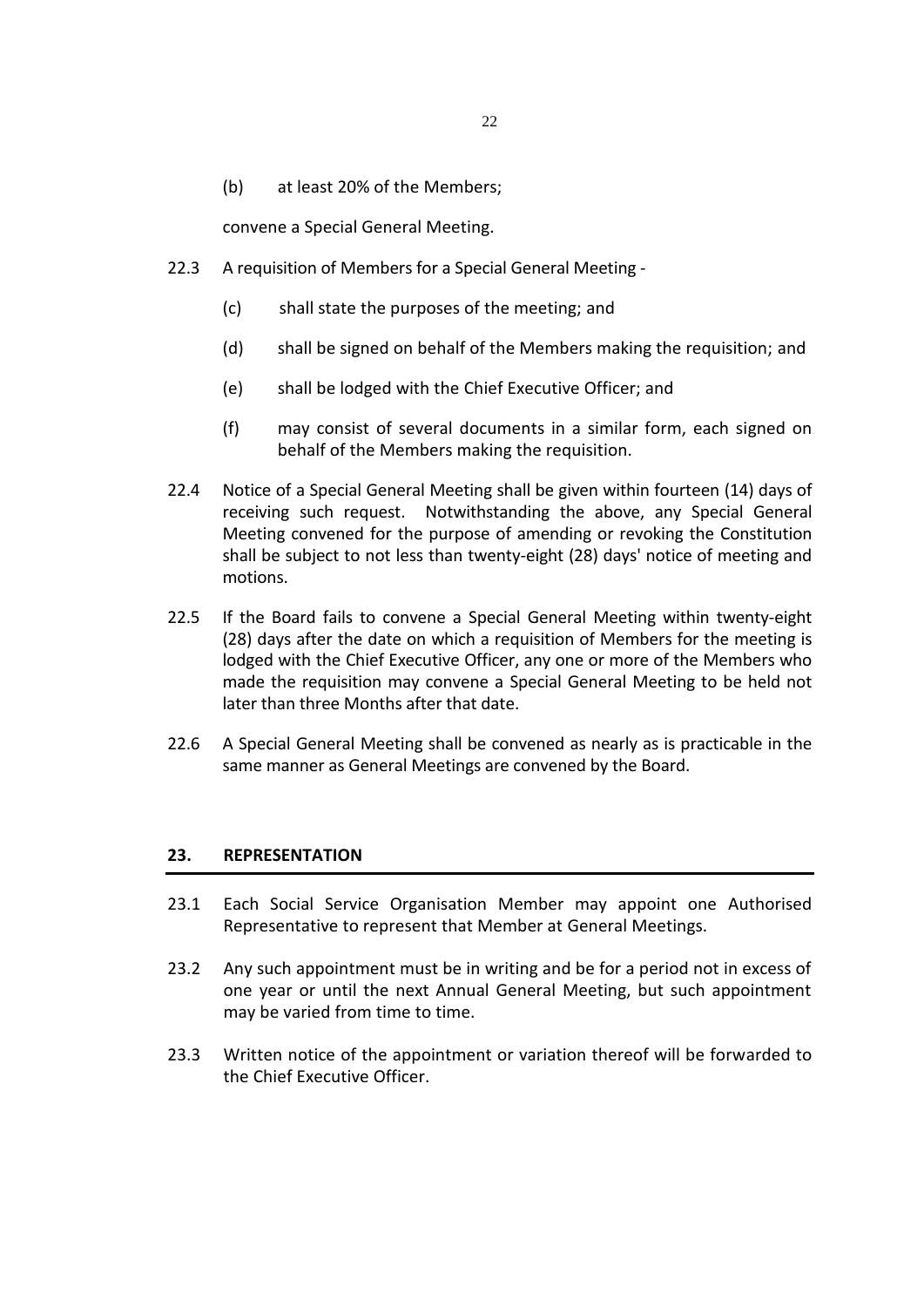- 24.1 Except where the nature of the business proposed to be dealt with at a General Meeting (other than the Annual General Meeting) requires a special resolution of the Council, the Chief Executive Officer shall, at least fourteen (14) days before the date fixed for the holding of the General Meeting, cause to be sent by pre-paid post, facsimile or by email, to each Member at the Member's postal address, facsimile number or email address appearing in the Register, a notice specifying the place, date and time of the General Meeting and the nature of the business proposed to be transacted at the General Meeting.
- 24.2 Where the nature of the business proposed to be dealt with at a General Meeting requires a special resolution of the Council, the Chief Executive Officer shall, at least twenty-eight days before the date fixed for the holding of the General Meeting, cause notice to be sent to each Member in the manner provided in clause 24.1 specifying, in addition to the matter required under that clause, the intention to propose the resolution as a special resolution.
- 24.3 No business other than that specified in the notice convening a General Meeting shall be transacted at the meeting.
- 24.4 A Member desiring to bring any business before a General Meeting may give notice in writing of that business to the Chief Executive Officer who shall include that business in the next notice calling a General Meeting given after receipt of the notice from the Member.

#### **25. GENERAL MEETINGS - PROCEDURE AND QUORUM**

- 25.1 No item of business shall be transacted at a General Meeting unless a quorum of representatives of Members entitled under this Constitution to vote is present during the time the General Meeting is considering that item.
- 25.2 A quorum at General Meetings shall be twenty Members present who are entitled to vote of which not less than twelve shall be Authorised Representatives of Social Service Organisation Members.
- 25.3 If within half an hour after the appointed time for the commencement of a General Meeting a quorum is not present, the meeting, if convened upon the requisition of Members, shall be dissolved; and in any other case shall stand adjourned to the same day in the following week at the same time and (unless another place is specified at the time of adjournment by the person presiding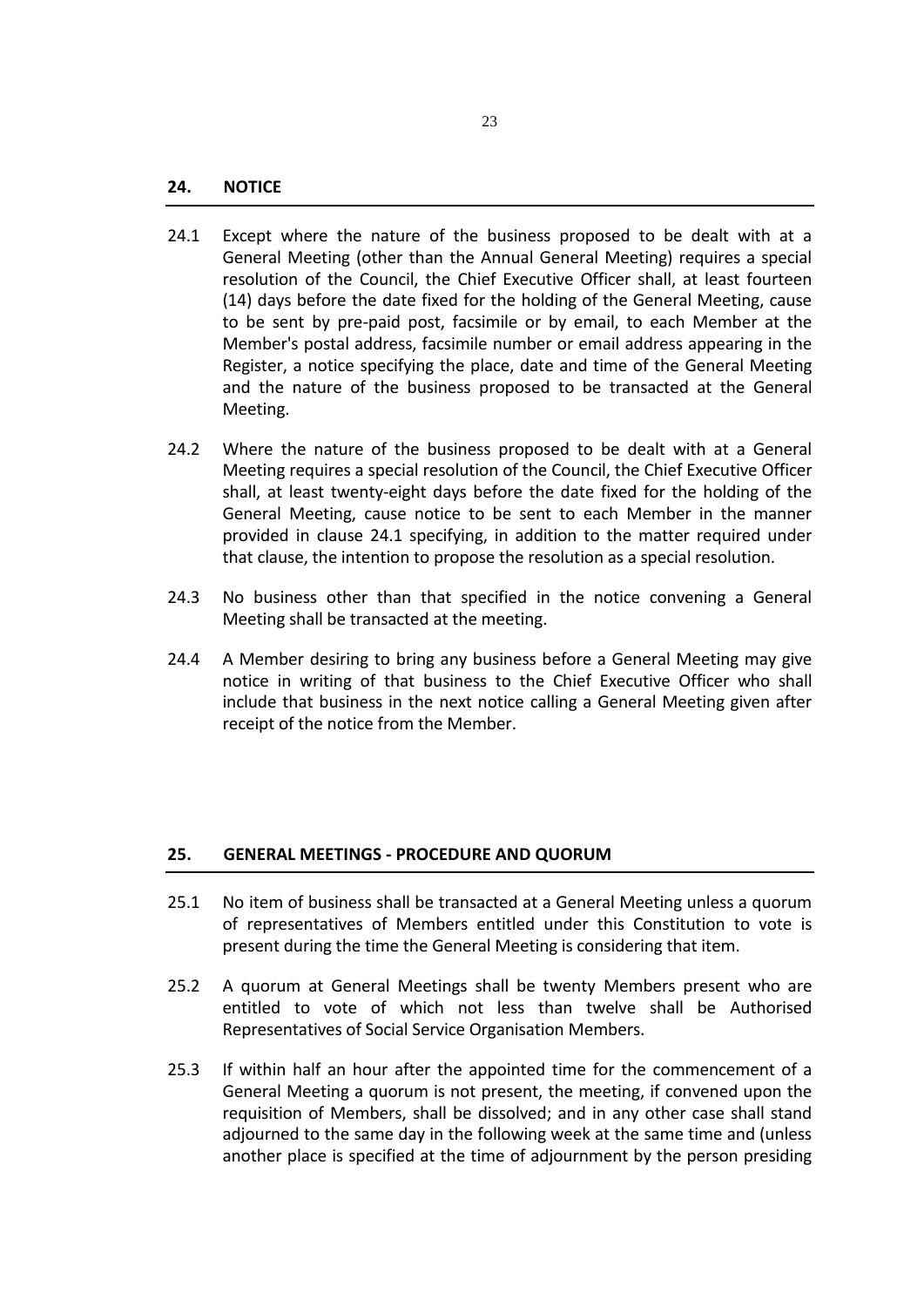at the meeting or communicated by written notice to Members given before the day to which the meeting is adjourned) at the same place.

25.4 If, at the adjourned meeting a quorum is not present within half an hour after the time appointed for commencement of the meeting, the Members present (provided it is not less than ten Members present who are entitled to vote) shall constitute a quorum. In the event that there are less than ten Members who are entitled to vote present the General Meeting shall be dissolved.

# **26. CHAIRPERSON**

- 26.1 The President, or in the absence of the President, the Vice-President shall be the chairperson of each General Meeting.
- 26.2 If the President and the Vice-President are absent from a General Meeting, the Members present shall elect a Board Member to be chairperson of the meeting.
- 26.3 If no Board Members are present at the General Meeting then the Members present shall elect one of their own to be chairperson at the meeting.

# **27. ADJOURNMENT**

- 27.1 The chairperson of a General Meeting at which a quorum is present may, with the consent of the majority of Members present at the meeting, adjourn the meeting from time to time and place to place, but no business shall be transacted at an adjourned meeting other than the business left unfinished at the meeting at which the adjournment took place.
- 27.2 Where a General Meeting is adjourned for fourteen days or more, the Chief Executive Officer shall give written notice of the adjourned meeting to each Member stating the place, date and time at which the meeting is to be reconvened and the nature of the business to be transacted at the meeting.
- 27.3 Except as provided in clause 27.3, notice of an adjournment of General Meeting or of the business to be transacted at an adjourned meeting is not required to be given.

#### **28. MAKING OF DECISIONS**

28.1 A question arising at a General Meeting (other than the election of Board Members) shall be determined on a show of hands by Members present who are entitled to vote, and, unless before or on the declaration of the show of hands a poll is demanded, a declaration by the chairperson that a resolution has, on a show of hands, been carried or carried unanimously or carried by a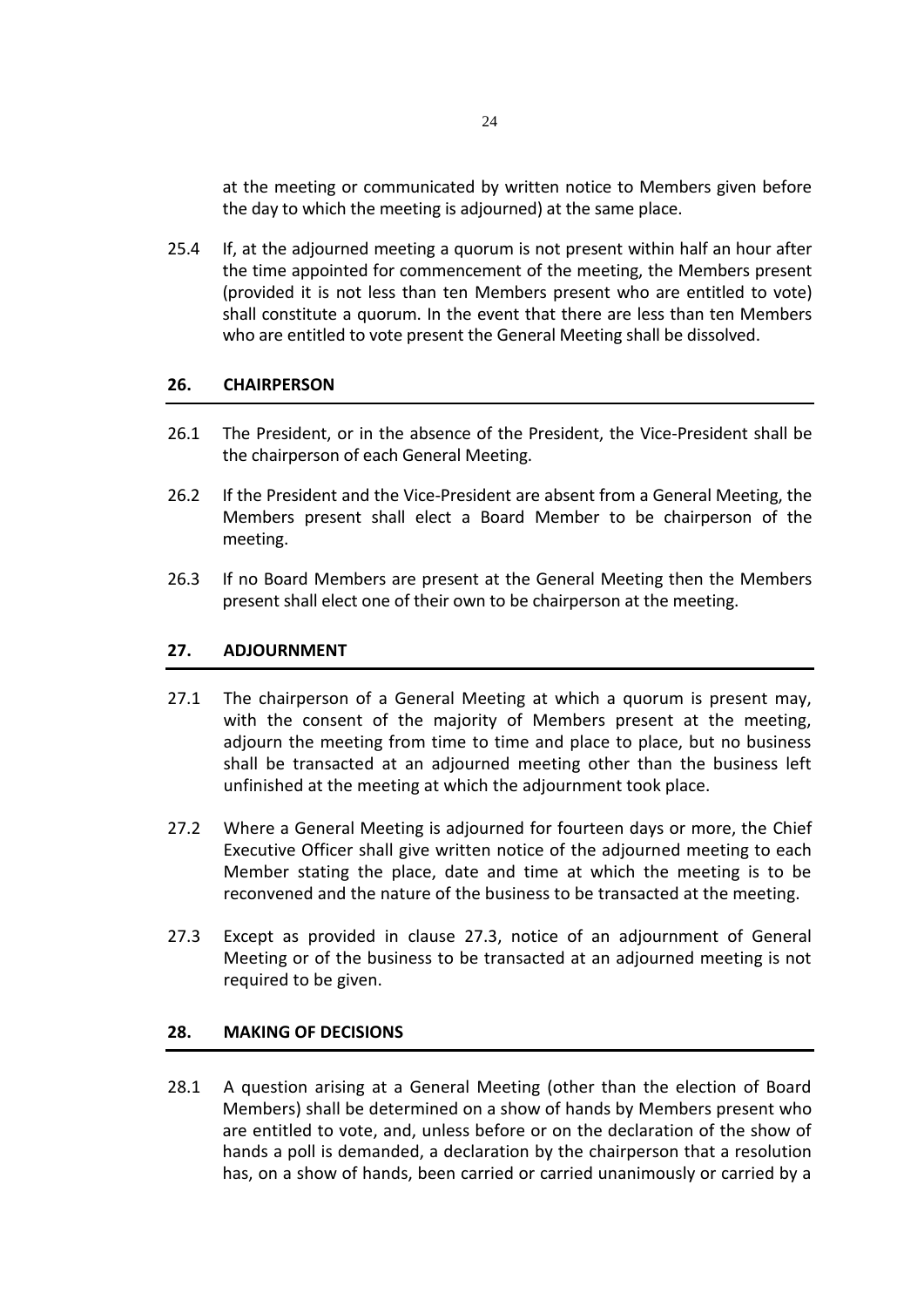particular majority or lost, or an entry to that effect in the minute book of the Council, is evidence of the fact without proof of the number or proportion of the votes recorded in favour of or against that resolution.

- 28.2 At a General Meeting, a poll may be demanded by a majority of Members present and entitled to vote at the meeting.
- 28.3 Where the poll is demanded at a General Meeting, the poll shall be taken:
	- (a) immediately in the case of a poll which relates to the election of the chairperson of the meeting or to the question of an adjournment; or
	- (b) in any other case, in such manner and at such time before the close of the meeting as the chairperson directs, and the resolution of the poll on the matter shall be deemed to be the resolution of the meeting on that matter.
- 28.4 Election of the Board Votes

Any authorised member who can vote, as contained in the Constitution, may vote in relation to the election of members of the Board by voting on the form approved by the Board, provided with the notice of the relevant Annual General Meeting.

28.5 The vote, either by post or electronically, on the approved Ballot Form must reach the Chief Executive Officer, 5pm on the day that is 2 days prior to the Annual General Meeting.

#### **29. VOTING**

- 29.1 Upon any question arising at a General Meeting, each:
	- (a) Authorised Representative of a Social Service Organisation Member will have two (2) votes; and
	- (b) Social Service Individual Member will have one (1) vote; and
	- (c) Honorary Life Member will have one (1) vote; and
	- (d) Associate Members will not be entitled to vote.
- 29.2 Any Member or representative of a Member may, if they are unable to attend a meeting of the Council, appoint in writing a proxy (who must also be a Member of the Council) to attend and vote at the meeting of the Council. Notice of the appointment of the proxy must be received by the Chief Executive Officer not less than two (2) working days prior to the date of the meeting of the Council.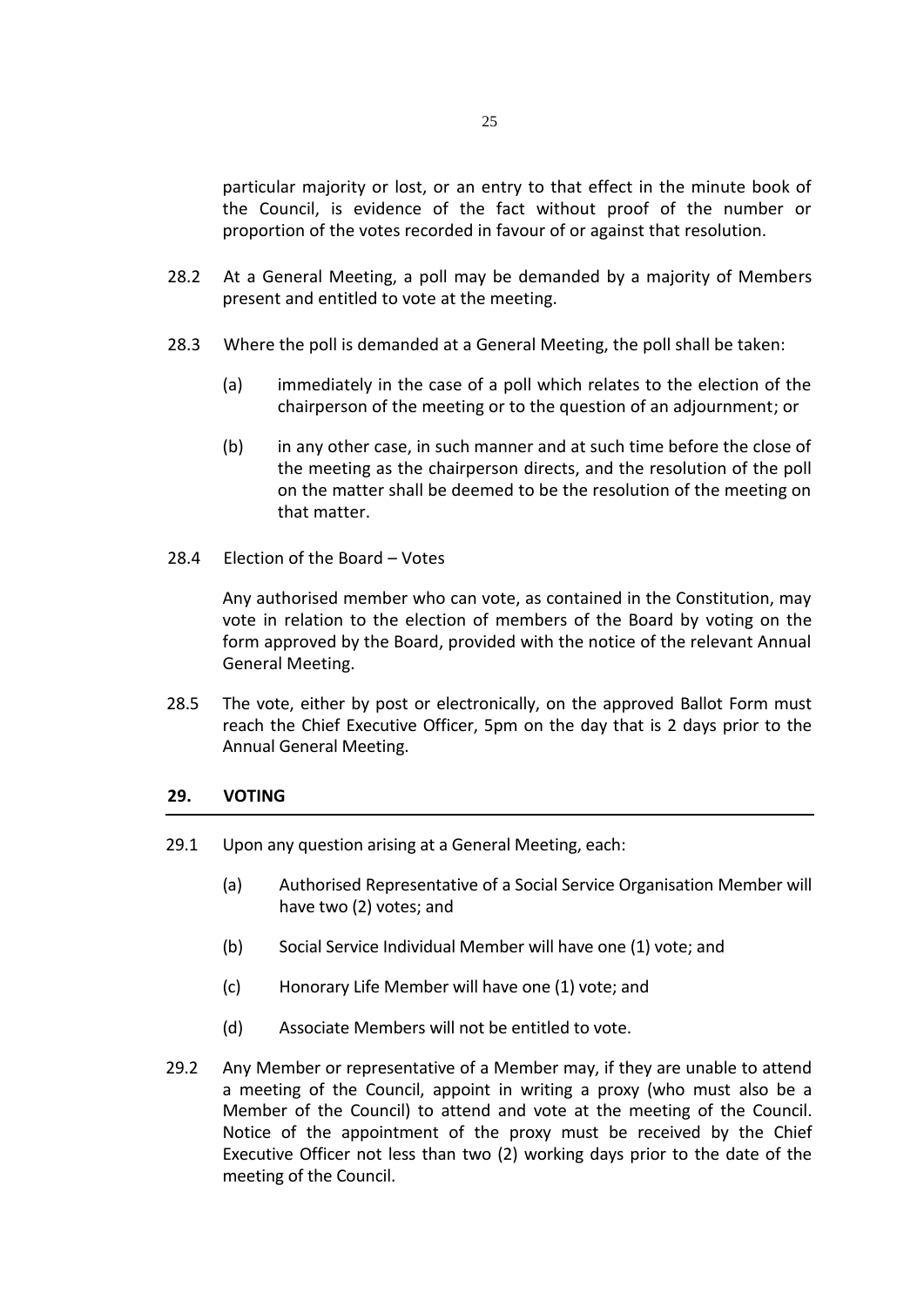- 29.3 The election of the members of the Board shall be by simple majority by secret ballot.
- 29.4 In the case of an equality of votes on a question at a General Meeting, the person presiding is entitled to exercise a second or casting vote.
- 29.5 Any act or thing done or suffered, or purporting to have been done or suffered, by the Members in General Meeting is valid and effectual, notwithstanding any defect that may afterwards be discovered in the appointment or qualification of any Member.

#### **PART VI - MISCELLANEOUS**

#### **30. FUNDS - SOURCE**

The funds of the Council are to be or may be derived from -

- (a) joining and annual fees levied on each Member;
- (b) donations, gifts or bequests;
- (c) charges or fees for training, or other work, facilities or services performed by the Council or by employees, for Members or to or for any individual, body corporate, association, group or Commonwealth or State or local government service, body instrumentality or service;
- (d) grants of monies;
- (e) such other sources as the Members in General Meeting or Board determine.

# **31. FUNDS MANAGEMENT**

- 31.1 All cheques, drafts, bills of exchange, promissory notes and other negotiable instruments shall be signed by any two Board Members or by such other persons as are authorised to do so by the Board and subject to the conditions determined by, the Board.
- 31.2 All money received by the Council shall be deposited as soon as practicable and without deduction, to the credit of the Council's account held with a bank or financial institution.
- 31.3 The Council shall, as soon as practicable after receiving any money, issue an appropriate receipt.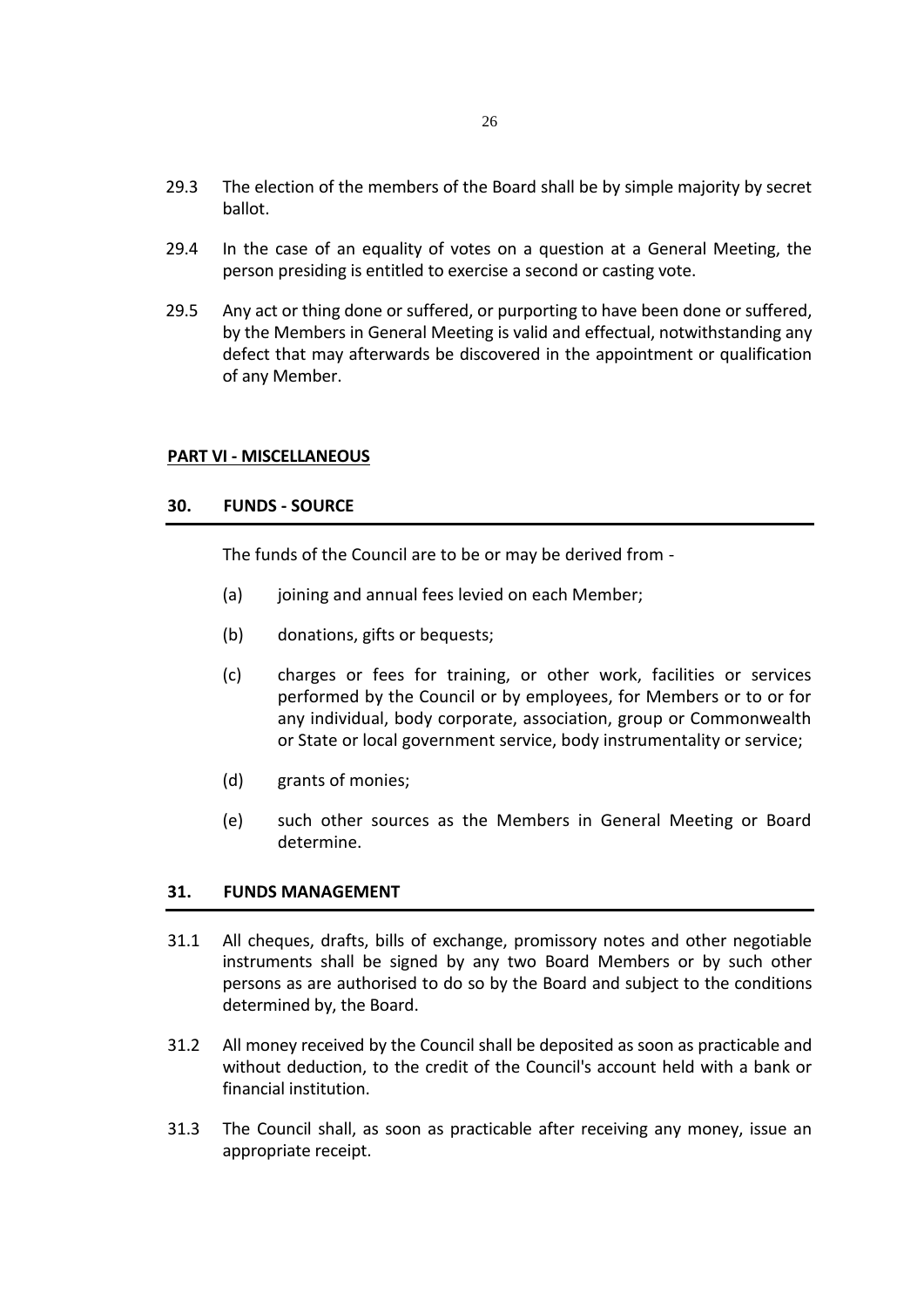- 31.4 The Chief Executive Officer shall keep accounts of all monies received and expended by the Council and of the matters in respect of which such receipt and expenditure took place.
- 31.5 All accounts shall be audited and certified annually by the Auditor.

# **32. FINANCIAL YEAR**

The financial year of the Council shall be from first day of July to the thirtieth day of June in the following year.

# **33. CUSTODY OF RECORDS**

The Chief Executive Officer shall be responsible for keeping an adequate set of records to cover the activities of the Council including but not limited to:

- (a) the Register.
- (b) a register of all Board Meetings and General Meetings recording the date and time, method of convening, purpose, attendance and apologies and such other information as may be determined by the Board.
- (c) Minutes or notes of all General Meetings and Board Meetings.
- (d) A register of officers including:
	- (i) the names and addresses of the persons who hold the offices of the Council including all Board Members and persons who are authorised to use the common seal;
	- (ii) the names and addresses of any persons who are appointed or act as trustees on behalf of the Council.
- (e) A register of documents showing the general subjects matter and such other details as may be required from time to time by the Council and in the case of electronic storage, duplicate records of critical administrative documents shall be maintained and stored elsewhere to prevent accidental erasure or loss.

#### **34. SERVICE OF NOTICES**

- 34.1 A notice to be given under this Constitution shall be in writing and served on the person to whom it is to be given either:
	- (a) personally; or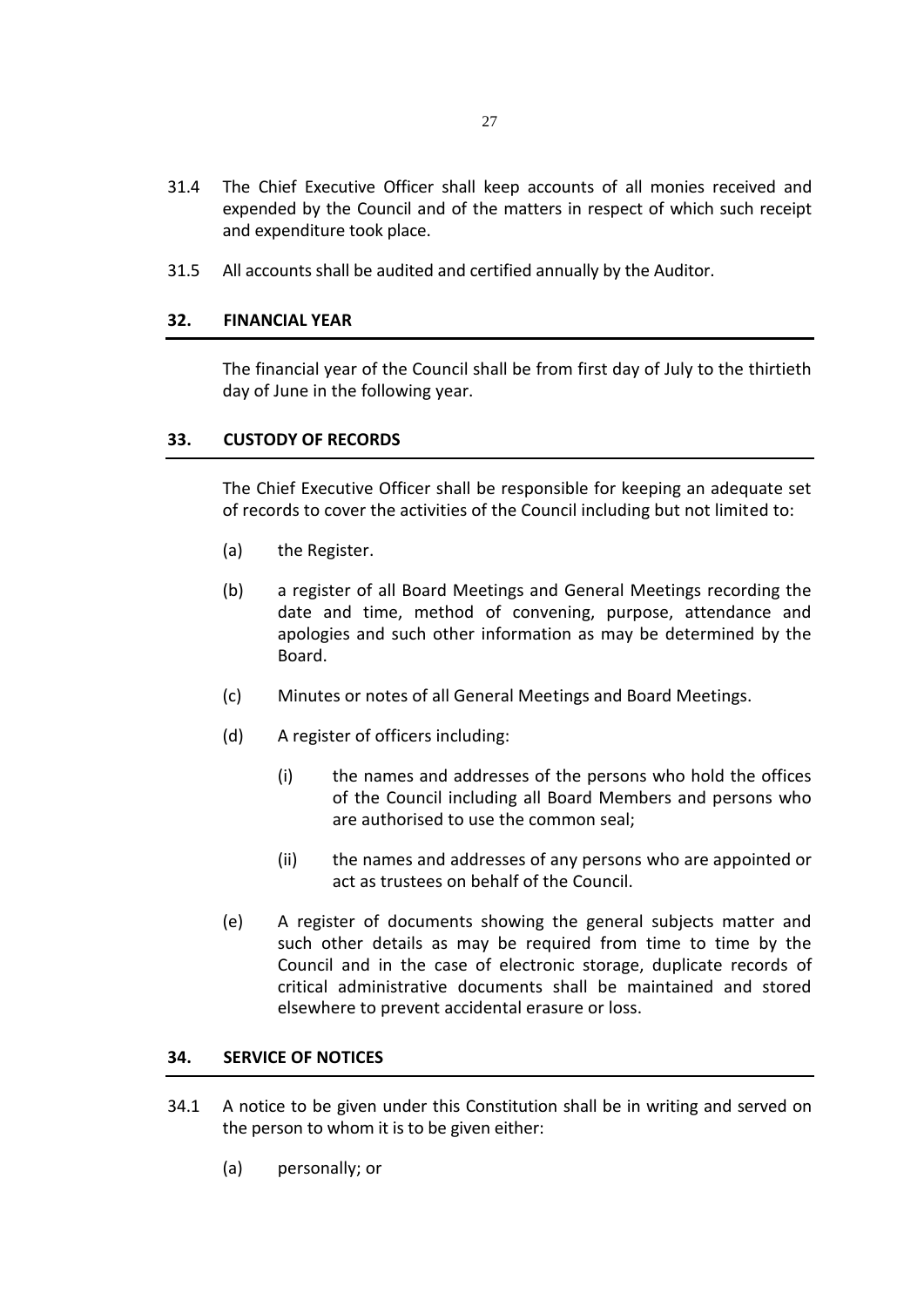- (b) by sending it by pre-paid post to the address of the Member appearing in the Register; or
- (c) by facsimile to a facsimile number nominated by the Member for receiving notices; or
- (d) by email to an email address nominated by a Member for receiving notices.
- 34.2 Any notice served by post shall be deemed to have been served at the time that the notice would be delivered in the ordinary course of post, and in proving such service it shall be sufficient to prove that the envelope containing the notice was properly addressed, prepaid and posted.

#### **35. COMMON SEAL**

The common seal of the Council will be kept in the custody of the Chief Executive Officer and may be affixed with the authority of the Board and countersigned by the President or any delegate of the Board for the time being.

#### **36. ALTERATIONS TO CONSTITUTION**

- 36.1 The Constitution of the Council shall be amended by a special resolution at the Annual General Meeting or at a Special General Meeting called for that purpose.
- 36.2 Associate Members, Individual Members and Honorary Life Members are not empowered to vote with respect to any proposed amendment of the Constitution insofar as that proposed amendment affects the status, rights and obligations of Social Service Organisation Members.
- 36.3 A copy of every alteration, variation, rescission or addition to this Constitution will be served on:
	- (a) the Deputy Commissioner of Taxation, Perth; and
	- (b) the Commissioner for Consumer Protection, Western Australia;

and such other persons or Government Departments as is required by the Act or any law.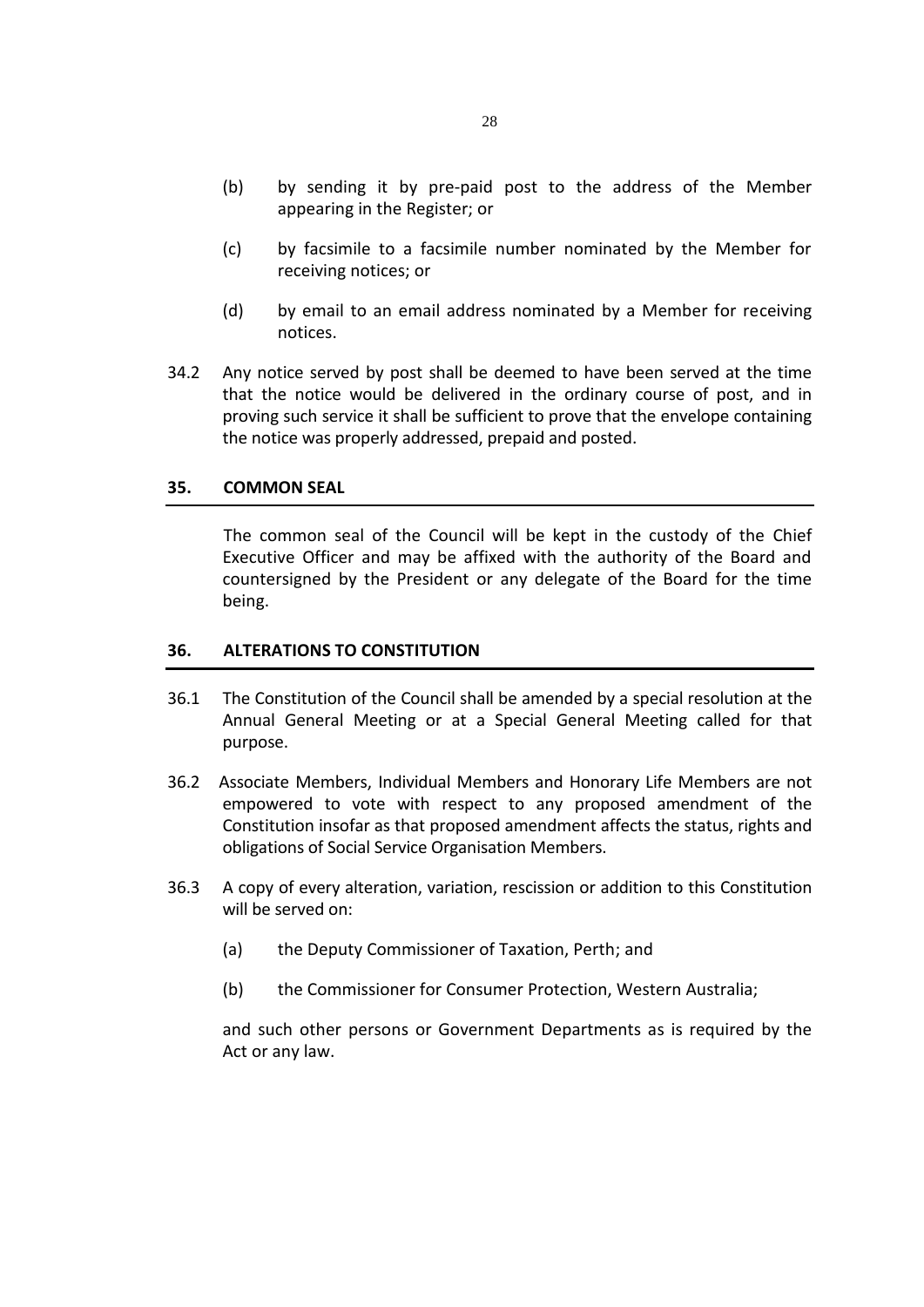#### **37. DISPUTES AND MEDIATION**

- (a) The grievance procedure set out in this rule applies to disputes under these rules between-
	- (i) a Member and another Member; or
	- (ii) a Member and the Council; or
	- (iii) if the Council provides services to non-members, those nonmembers who receive services from the Council ("Non-Members") , and the Council.
- (b) The parties to the dispute must meet and discuss the matter in dispute, and, if possible, resolve the dispute within 14 days after the dispute comes to the attention of all of the parties.
- (c) If the parties are unable to resolve the dispute at the meeting, or if a party fails to attend that meeting, then the parties must, within 10 days, hold a meeting in the presence of a mediator.
- (d) The mediator must be-
	- (i) a person chosen by agreement between the parties; or
	- (ii) in the absence of agreement-
		- (a) in the case of a dispute between a Member and another Member, a person appointed by the Board;
		- (b) in the case of a dispute between a Member or a Non-Member and the Council, a person who is a mediator appointed to, or employed with, a not for profit organisation.
- (e) A Member can be appointed as the mediator of a dispute provided the mediator Member is not a party to the dispute.
- (f) The parties to the dispute must, in good faith, attempt to settle the dispute by mediation.
- (g) The mediator, in conducting the mediation, must:
	- (i) give the parties to the mediation process every opportunity to be heard;
	- (ii) allow due consideration by all parties of any written statement submitted by any party; and